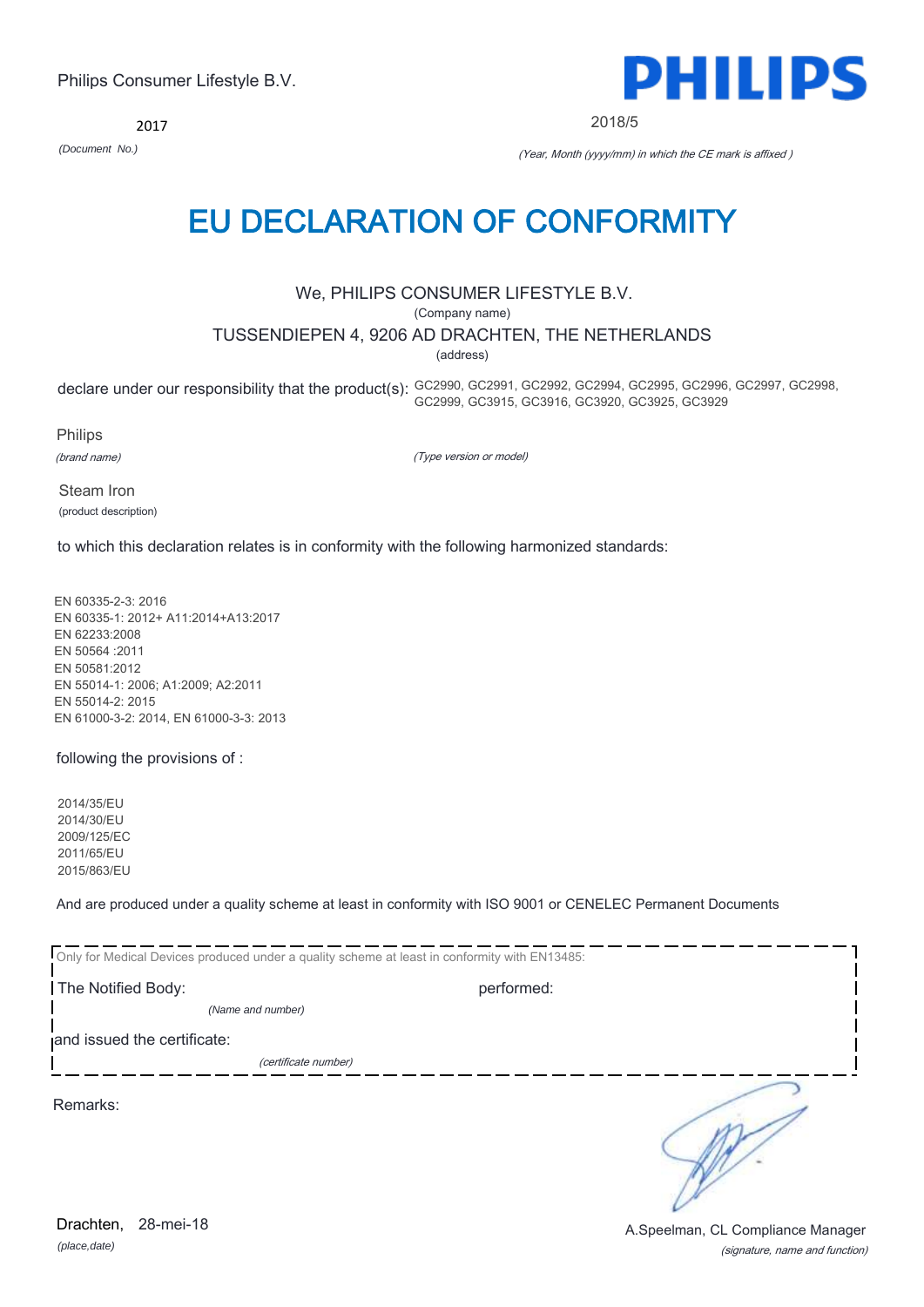Drachten, 28-mei-18

Philips Consumer Lifestyle B.V.

2017

# EU DECLARATION OF CONFORMITY

### We, PHILIPS CONSUMER LIFESTYLE B.V.

(EG - Konformitätserklärung)

(Company name / Name)

#### TUSSENDIEPEN 4, 9206 AD DRACHTEN, THE NETHERLANDS

(address / Anschrift)

declare under our responsibility that the product(s) GC2990, GC2991, GC2992, GC2994, GC2995, GC2996, GC2997, GC2998,

erklären als Verantwortliche, daß folgende(s) elektrische(n) Produkt(e)

Philips

(brand name, Markenname)

(Type version or model, Typenbezeichnung oder Modell )

GC2999, GC3915, GC3916, GC3920, GC3925, GC3929

Steam Iron (product description, Produktbezeichnung)

#### to which this declaration relates is in conformity with the following harmonized standards: (auf die sich diese Konformitätserklärung bezieht, allen nachstehenden hamonisierten Normen entspricht.)

EN 60335-2-3: 2016 EN 60335-1: 2012+ A11:2014+A13:2017 EN 62233:2008 EN 50564 :2011 EN 50581:2012 EN 55014-1: 2006; A1:2009; A2:2011 EN 55014-2: 2015 EN 61000-3-2: 2014, EN 61000-3-3: 2013

#### following the provisions of :

(Entsprechend den Bestimmungen der)

2014/35/EU 2014/30/EU 2009/125/EC 2011/65/EU 2015/863/EU

#### And are produced under a quality scheme at least in conformity with ISO 9001 or CENELEC Permanent Documents (und die gemäß eines Qualitätsystems produziert werden, dass mindestens der ISO 9001 oder CENELEC Permanent Documents entspricht)

|                                                             | Only for Medical Devices produced under a quality scheme at least in conformity with EN13485: |                            |                                                             |
|-------------------------------------------------------------|-----------------------------------------------------------------------------------------------|----------------------------|-------------------------------------------------------------|
| The Notified Body:<br>(benannte Stelle)                     | (Name and number/ Name und Kennnummer)                                                        | performed:<br>(ausgeführt) | (description of intervention / Beschreibung des Verfahrens) |
| and issued the certificate:<br>(und stellen das Zertifikat) | (certificate number / Zertifikatnummer)                                                       |                            |                                                             |
|                                                             |                                                                                               |                            |                                                             |
| Remarks:                                                    |                                                                                               |                            |                                                             |

(signature, name and function / Unterschrift, Name und Funktion des Unterzeichners ) A.Speelman, CL Compliance Manager



#### 2018/5

*(Document No. /Bericht Nr. )* (Year, Month (yyyy/mm) in which the CE mark is affixed /Jahr der CE Zeichenerteilung )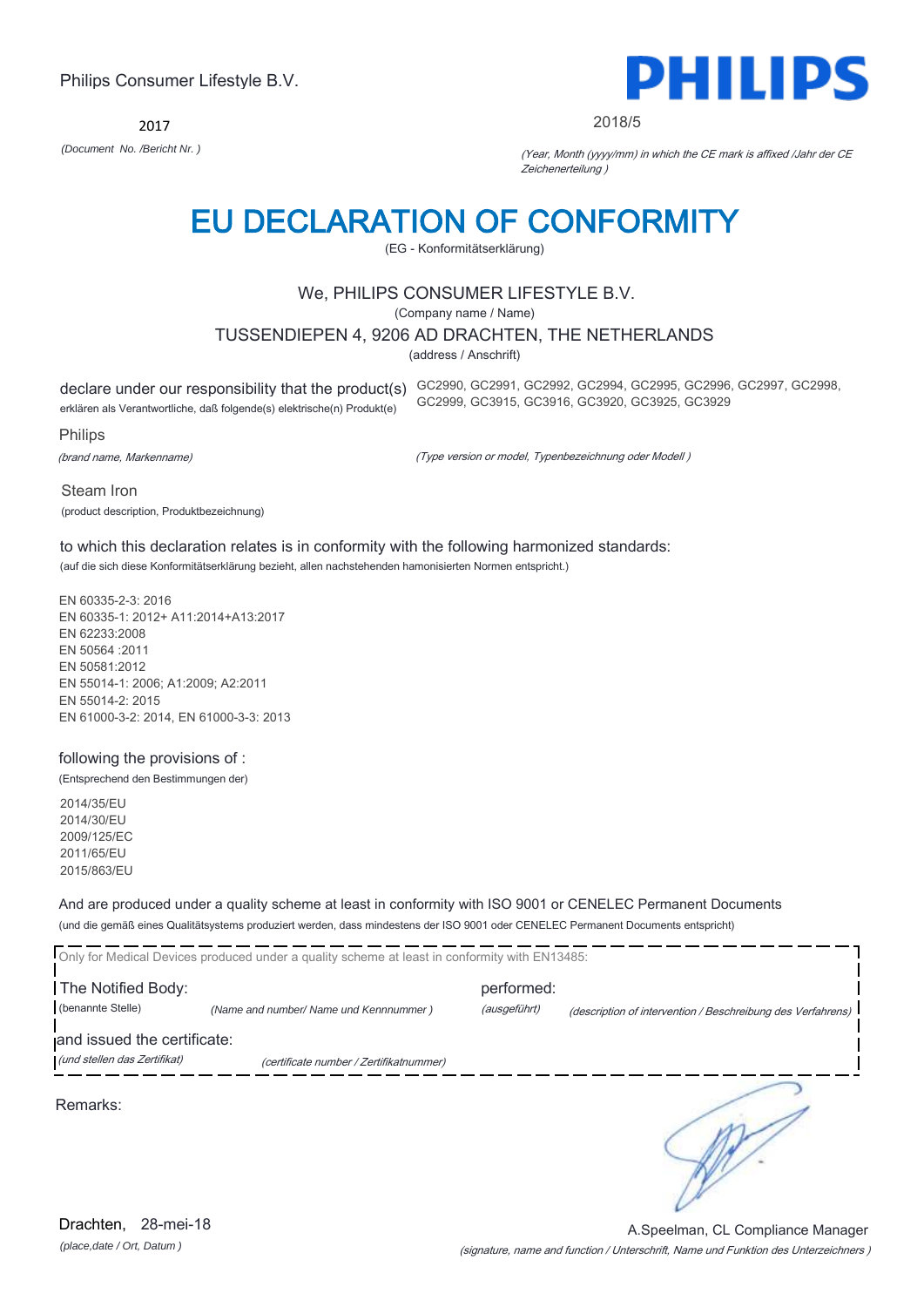2017



2018/5

*(Document No. / Numéro du document)* (Year, Month (yyyy/mm) in which the CE mark is affixed / Année/mois (aaaa/mm) au cours de laquelle le marquage CE a été apposé)

### EU DECLARATION OF CONFORMITY

(DECLARATION DE CONFORMITE CE)

#### We, PHILIPS CONSUMER LIFESTYLE B.V.

(Company name / Nom de l'entreprise)

#### TUSSENDIEPEN 4, 9206 AD DRACHTEN, THE NETHERLANDS

(address / adresse)

declare under our responsibility that the product(s) GC2990, GC2991, GC2992, GC2994, GC2995, GC2996, GC2997, GC2998,

(déclarons sous notre propre responsabilité que le(s) produit(s))

Philips

(brand name, nom de la marque)

(Type version or model, référence ou modèle)

GC2999, GC3915, GC3916, GC3920, GC3925, GC3929

Steam Iron (product description, description du produit)

to which this declaration relates is in conformity with the following harmonized standards: (auquel cette déclaration se rapporte, est conforme aux normes harmonisées suivantes)

EN 60335-2-3: 2016 EN 60335-1: 2012+ A11:2014+A13:2017 EN 62233:2008 EN 50564 :2011 EN 50581:2012 EN 55014-1: 2006; A1:2009; A2:2011 EN 55014-2: 2015 EN 61000-3-2: 2014, EN 61000-3-3: 2013

#### following the provisions of :

(conformément aux exigences essentielles et autres dispositions pertinentes de:)

2014/35/EU 2014/30/EU 2009/125/EC 2011/65/EU 2015/863/EU

And are produced under a quality scheme at least in conformity with ISO 9001 or CENELEC Permanent Documents (Et sont fabriqués conformément à une qualité au moins conforme à la norme ISO 9001 ou aux Documents Permanents CENELEC)

|                              | Only for Medical Devices produced under a quality scheme at least in conformity with EN13485: |              |                                                              |
|------------------------------|-----------------------------------------------------------------------------------------------|--------------|--------------------------------------------------------------|
| The Notified Body:           |                                                                                               | performed:   |                                                              |
| (L'Organisme Notifié)        | (Name and number/ nom et numéro)                                                              | (a effectué) | (description of intervention / description de 'intervention) |
| and issued the certificate:  |                                                                                               |              |                                                              |
| (et a délivré le certificat) | (certificate number / numéro du certificat)                                                   |              |                                                              |
| Remarks:                     |                                                                                               |              |                                                              |

A.Speelman, CL Compliance Manager

*(place,date / lieu, date)* Drachten. 28-mei-18

### (signature, name and function / signature, nom et fonction)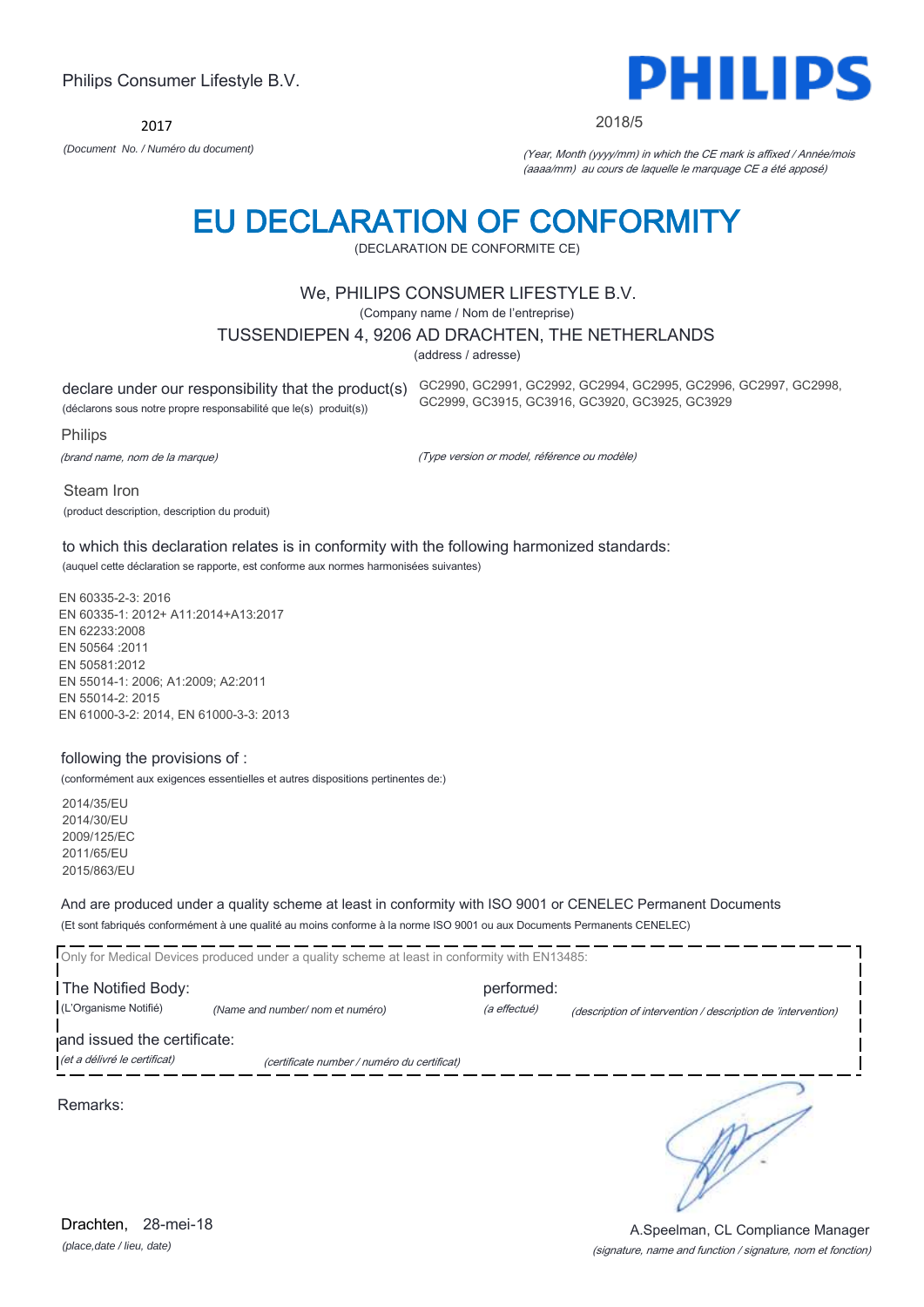Drachten. 28-mei-18

### *(place,date / plaats, datum)*

#### (signature, name and function / handtekening, naam en functie) A.Speelman, CL Compliance Manager

Philips Consumer Lifestyle B.V.

2017

### *(Document No. / Documentnummer)* (Year, Month (yyyy/mm) in which the CE mark is affixed / Jaar, maand

### waarin de CE markering is uitgegeven)

### EU DECLARATION OF CONFORMITY

(Europeese Conformiteitsverklaring)

#### We, PHILIPS CONSUMER LIFESTYLE B.V.

(Company name / Bedrijfsnaam)

#### TUSSENDIEPEN 4, 9206 AD DRACHTEN, THE NETHERLANDS

(address / adres)

declare under our responsibility that the product(s) GC2990, GC2991, GC2992, GC2994, GC2995, GC2996, GC2997, GC2998,

(verklaren dat onder onze verantwoordelijkheid de product(en))

Philips

(brand name, merknaam)

(Type version or model, typenummer of model)

GC2999, GC3915, GC3916, GC3920, GC3925, GC3929

Steam Iron (product description, productbeschrijving)

to which this declaration relates is in conformity with the following harmonized standards: (waar deze verklaring betrekking op heeft voldoen aan de volgende geharmoniseerde standaarden)

EN 60335-2-3: 2016 EN 60335-1: 2012+ A11:2014+A13:2017 EN 62233:2008 EN 50564 :2011 EN 50581:2012 EN 55014-1: 2006; A1:2009; A2:2011 EN 55014-2: 2015 EN 61000-3-2: 2014, EN 61000-3-3: 2013

#### following the provisions of :

(volgens de voorwaarden van:)

2014/35/EU 2014/30/EU 2009/125/EC 2011/65/EU 2015/863/EU

And are produced under a quality scheme at least in conformity with ISO 9001 or CENELEC Permanent Documents (En worden geproduceerd volgens een kwaliteitsprogramma wat minimaal overeenkomt met ISO9001 of de CENELEC permanente documenten)

Only for Medical Devices produced under a quality scheme at least in conformity with EN13485: The Notified Body: performed: (Notified Body) *(Name and number/ Naam en nummer)* (heeft uitgevoerd) (description of intervention / uitgevoerd testprotocol) and issued the certificate: (en heeft een certificaat uitgegeven) (certificate number / nummer van het certificaat) ∍

Remarks:



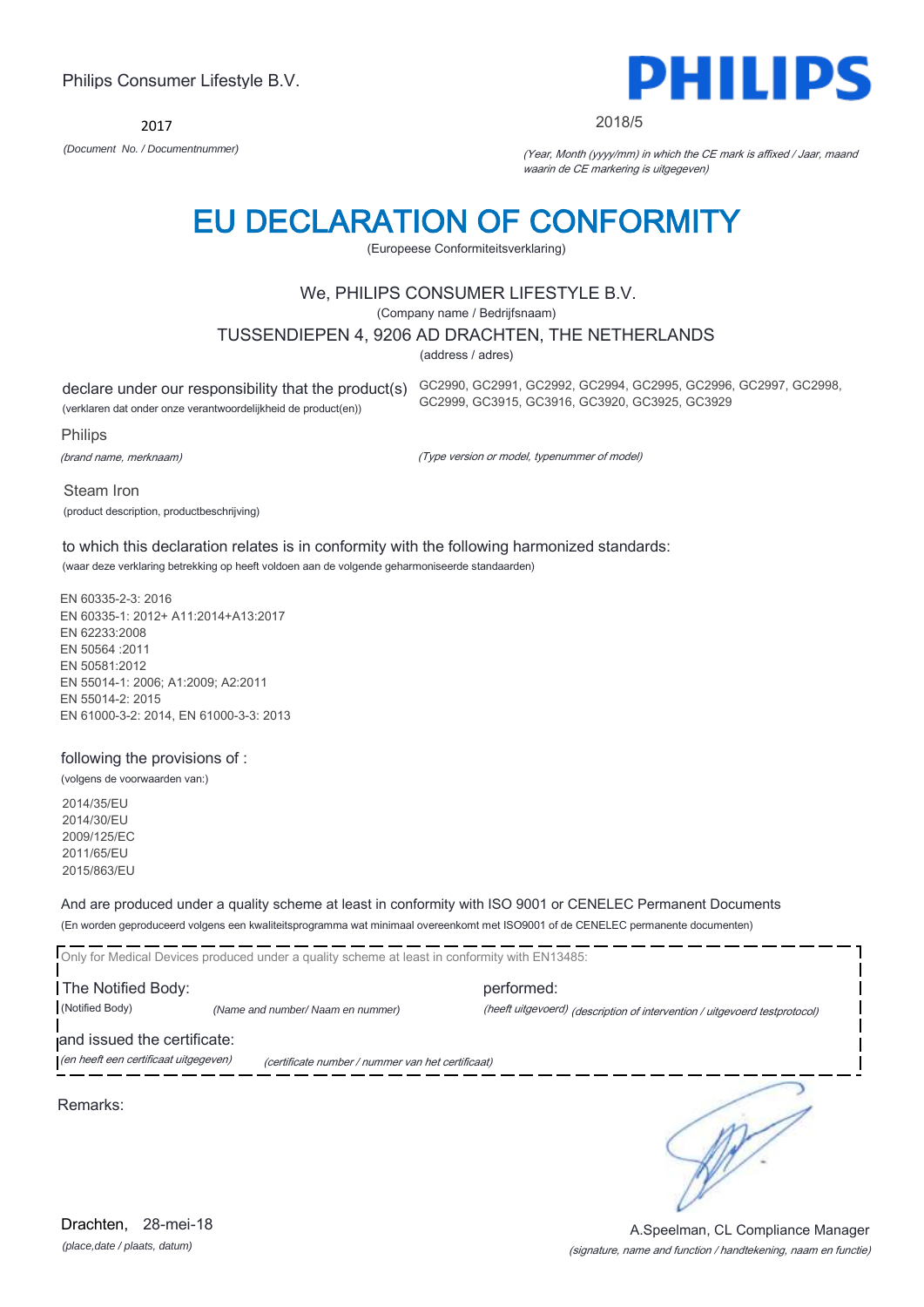*(place,date / místo, datum)* Drachten, 28-mei-18

#### Philips Consumer Lifestyle B.V.

2017 *(Document No. / Číslo zprávy)* (Year, Month (yyyy/mm) in which the CE mark is affixed / Rok udělění

### EU DECLARATION OF CONFORMITY

(Prohlášení o shodě v EU)

#### We, PHILIPS CONSUMER LIFESTYLE B.V.

(Company name / Jméno)

#### TUSSENDIEPEN 4, 9206 AD DRACHTEN, THE NETHERLANDS

(address / adresa)

(Prohlašujeme na svou odpovědnost, že elektrický výrobek)

declare under our responsibility that the product(s) GC2990, GC2991, GC2992, GC2994, GC2995, GC2996, GC2997, GC2998, GC2999, GC3915, GC3916, GC3920, GC3925, GC3929

Philips

(brand name, značka)

(Type version or model, Typ verze nebo model)

známky CE)

Steam Iron (product description, popis výrobku)

#### to which this declaration relates is in conformity with the following harmonized standards: (na nějž se toto prohlášení vztahuje, je ve shodě s následujícími harmonizovanými normami:)

EN 60335-2-3: 2016 EN 60335-1: 2012+ A11:2014+A13:2017

EN 62233:2008 EN 50564 :2011 EN 50581:2012 EN 55014-1: 2006; A1:2009; A2:2011 EN 55014-2: 2015 EN 61000-3-2: 2014, EN 61000-3-3: 2013

#### following the provisions of :

(Následovaných ustanoveními Směrnic:)

2014/35/EU 2014/30/EU 2009/125/EC 2011/65/EU 2015/863/EU

#### And are produced under a quality scheme at least in conformity with ISO 9001 or CENELEC Permanent Documents (A jsou vyráběny v systému řízení kvality minimálně ve shodě s ISO 9001 nebo)

| The Notified Body:          | Only for Medical Devices produced under a quality scheme at least in conformity with EN13485: | performed: |                                               |
|-----------------------------|-----------------------------------------------------------------------------------------------|------------|-----------------------------------------------|
| (Kompetentní orgán)         | (Name and number/ Název a číslo)                                                              | (provedl)  | (description of intervention / popis operace) |
| and issued the certificate: |                                                                                               |            |                                               |
| (a vydal certifikát,)       | (certificate number / číslo certifikátu)                                                      |            |                                               |
| Remarks:                    |                                                                                               |            |                                               |

(signature, name and function / podpis, jméno a funkce) A.Speelman, CL Compliance Manager

PHILIPS

#### 2018/5

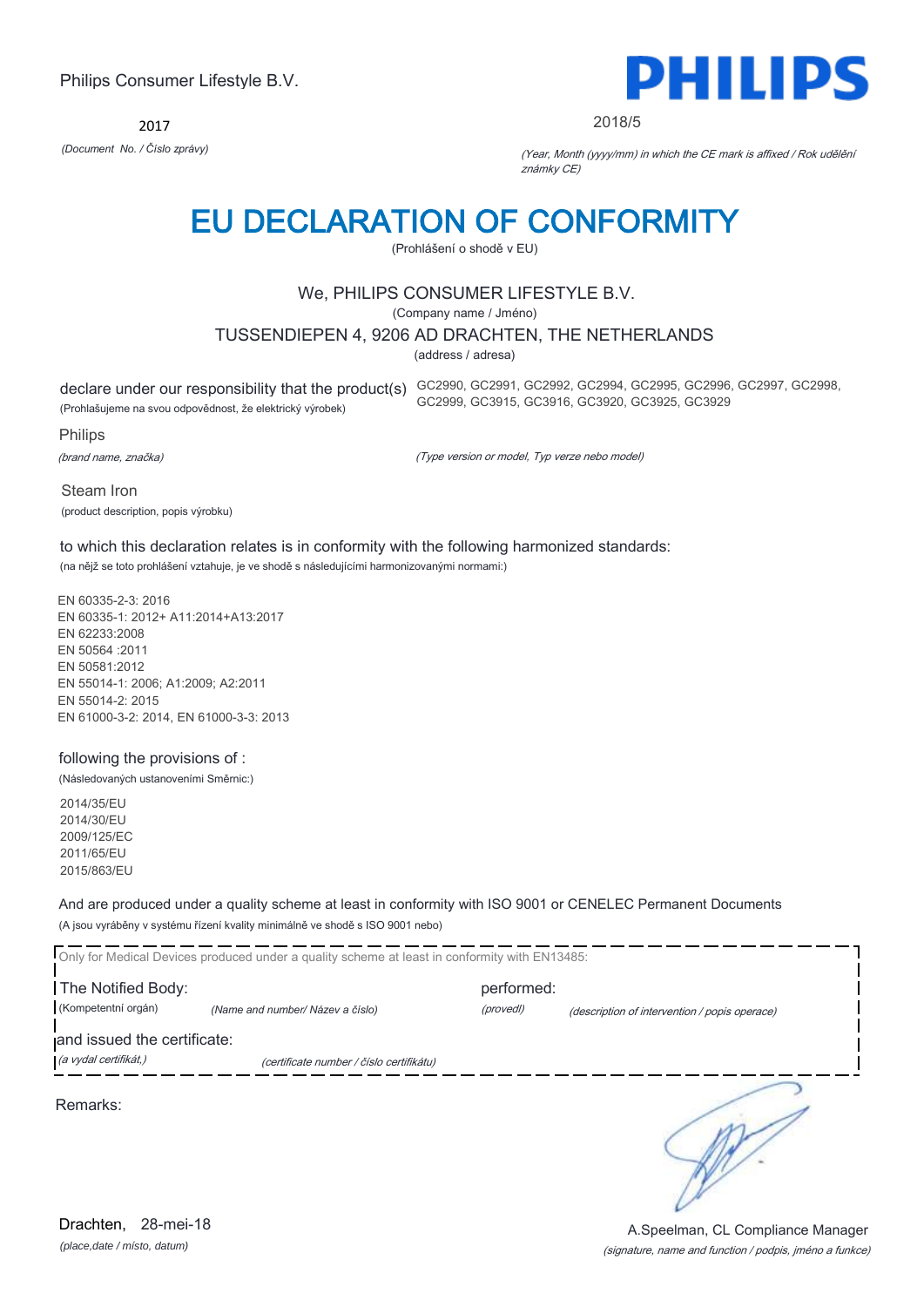2017 *(Document No. / Rapportnummer)* (Year, Month (yyyy/mm) in which the CE mark is affixed / Årstal for

### EU DECLARATION OF CONFORMITY

(EU KONFORMITETSERKLÆRING)

#### We, PHILIPS CONSUMER LIFESTYLE B.V.

(Company name / Virksomhedens navn)

#### TUSSENDIEPEN 4, 9206 AD DRACHTEN, THE NETHERLANDS

(address / adresse)

(Erklærer i henhold til vores ansvar, at de(t) elektriske produkt(er))

declare under our responsibility that the product(s) GC2990, GC2991, GC2992, GC2994, GC2995, GC2996, GC2997, GC2998, GC2999, GC3915, GC3916, GC3920, GC3925, GC3929

Philips

(brand name, navn på varemærke)

(Type version or model, type eller model)

Steam Iron (product description, produktbeskrivelse)

to which this declaration relates is in conformity with the following harmonized standards: (til hvilke(t) denne erklæring relaterer sig, er i konformitet med følgende harmoniserede standarder)

EN 60335-2-3: 2016 EN 60335-1: 2012+ A11:2014+A13:2017 EN 62233:2008 EN 50564 :2011 EN 50581:2012 EN 55014-1: 2006; A1:2009; A2:2011 EN 55014-2: 2015 EN 61000-3-2: 2014, EN 61000-3-3: 2013

#### following the provisions of :

(Opfylder de ufravigelige krav og øvrige forskrifter i)

2014/35/EU 2014/30/EU 2009/125/EC 2011/65/EU 2015/863/EU

And are produced under a quality scheme at least in conformity with ISO 9001 or CENELEC Permanent Documents (Og er produceret i en kvalitet, der, som minimum, opfylder kravene i ISO 9001-standarden eller CENELEC's permanente dokumenter)

Only for Medical Devices produced under a quality scheme at least in conformity with EN13485: The Notified Body: example and the performed: (Det Notificerede Organ) *(Name and number/ Navn og nummer)* (har gennemført) (description of intervention / beskrivelse af intervention) and issued the certificate: (og udstedt erklæringen) (certificate number / erklæringsnummer)

Remarks:

(signature, name and function / Signatur, navn og titel) A.Speelman, CL Compliance Manager



∍



#### 2018/5

påhæftning af CE-mærkningen)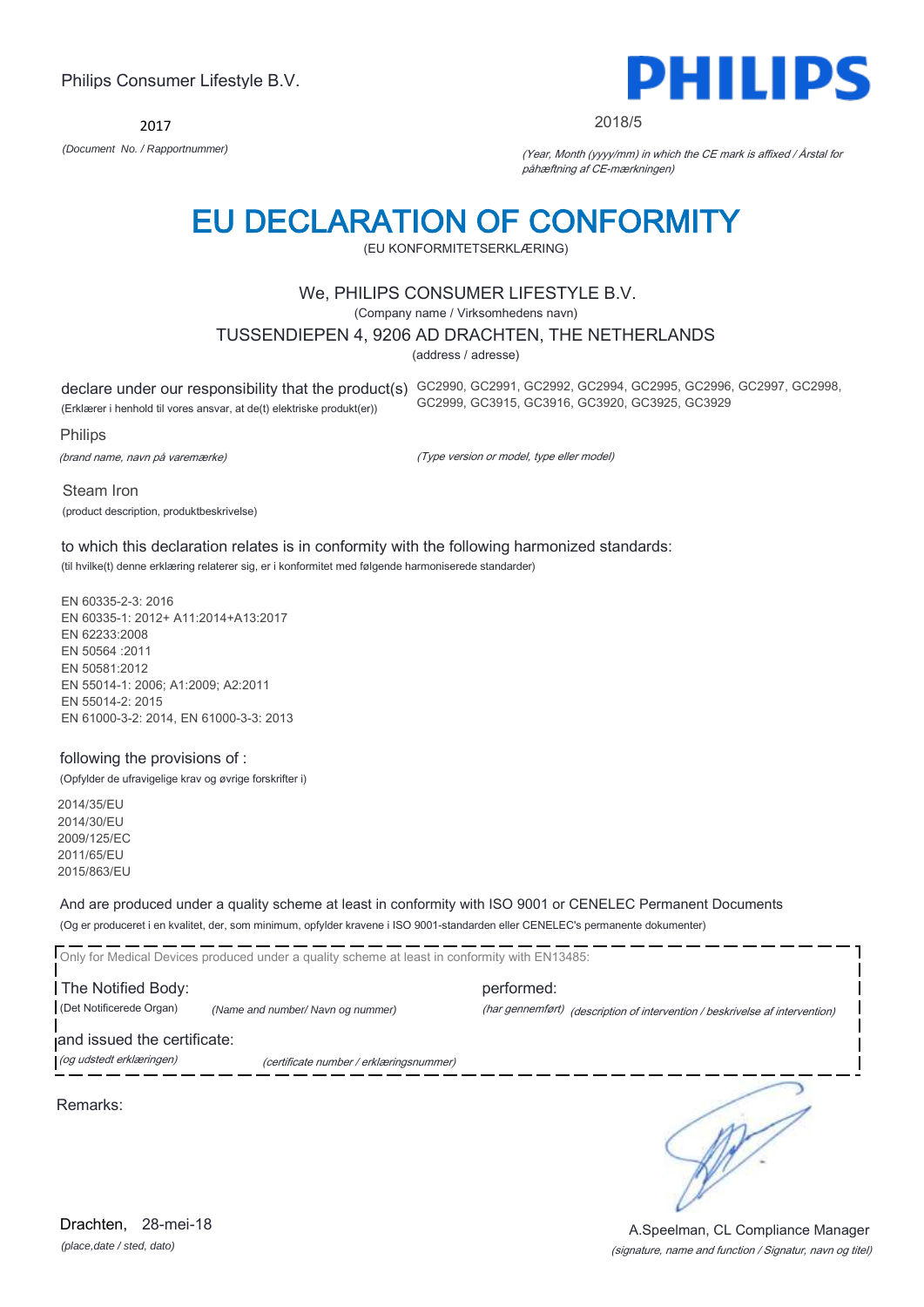2017

### EU DECLARATION OF CONFORMITY

(EU DECLARACIÓN CE DE CONFORMIDAD)

#### We, PHILIPS CONSUMER LIFESTYLE B.V.

(Company name / Nombre compaña )

#### TUSSENDIEPEN 4, 9206 AD DRACHTEN, THE NETHERLANDS

(address / dirección )

declare under our responsibility that the product(s):

(Declaramos bajo nuestra propia responsabilidad que el (los) producto(s):

Philips

(brand name, nombre de la marca)

(Type version or model, Referencia o modelo)

Steam Iron (product description, descripción del producto )

to which this declaration relates is in conformity with the following harmonized standards: (Al que hace referencia esta declaración cumple con las siguientes normas armonizadas)

EN 60335-2-3: 2016 EN 60335-1: 2012+ A11:2014+A13:2017 EN 62233:2008 EN 50564 :2011 EN 50581:2012 EN 55014-1: 2006; A1:2009; A2:2011 EN 55014-2: 2015 EN 61000-3-2: 2014, EN 61000-3-3: 2013

#### following the provisions of :

(Siguiendo las disposiciones relativas a:)

2014/35/EU 2014/30/EU 2009/125/EC 2011/65/EU 2015/863/EU

And are produced under a quality scheme at least in conformity with ISO 9001 or CENELEC Permanent Documents (Y se fabrican conforme a una calidad al menos conforme a la norma ISO 9001 o a los Documentos Permanentes CENELEC)

|                             | Only for Medical Devices produced under a quality scheme at least in conformity with EN13485: |              |                                                                |
|-----------------------------|-----------------------------------------------------------------------------------------------|--------------|----------------------------------------------------------------|
| The Notified Body:          |                                                                                               | performed:   |                                                                |
| (El organismo notificado)   | (Name and number/ Nombre y número)                                                            | (realizador) | (description of intervention / descripción de la intervención) |
| and issued the certificate: |                                                                                               |              |                                                                |
| (Y expidió el certificado)  | (certificate number / número de certificado)                                                  |              |                                                                |
|                             |                                                                                               |              |                                                                |

Remarks:



.<br>..

(signature, name and function / firma, nombre y cargo )

A.Speelman, CL Compliance Manager



2018/5

GC2990, GC2991, GC2992, GC2994, GC2995, GC2996, GC2997, GC2998,

GC2999, GC3915, GC3916, GC3920, GC3925, GC3929

*(Document No. / Documento nº.)* (Year, Month (yyyy/mm) in which the CE mark is affixed / Año en el que se incluye el marcado CE))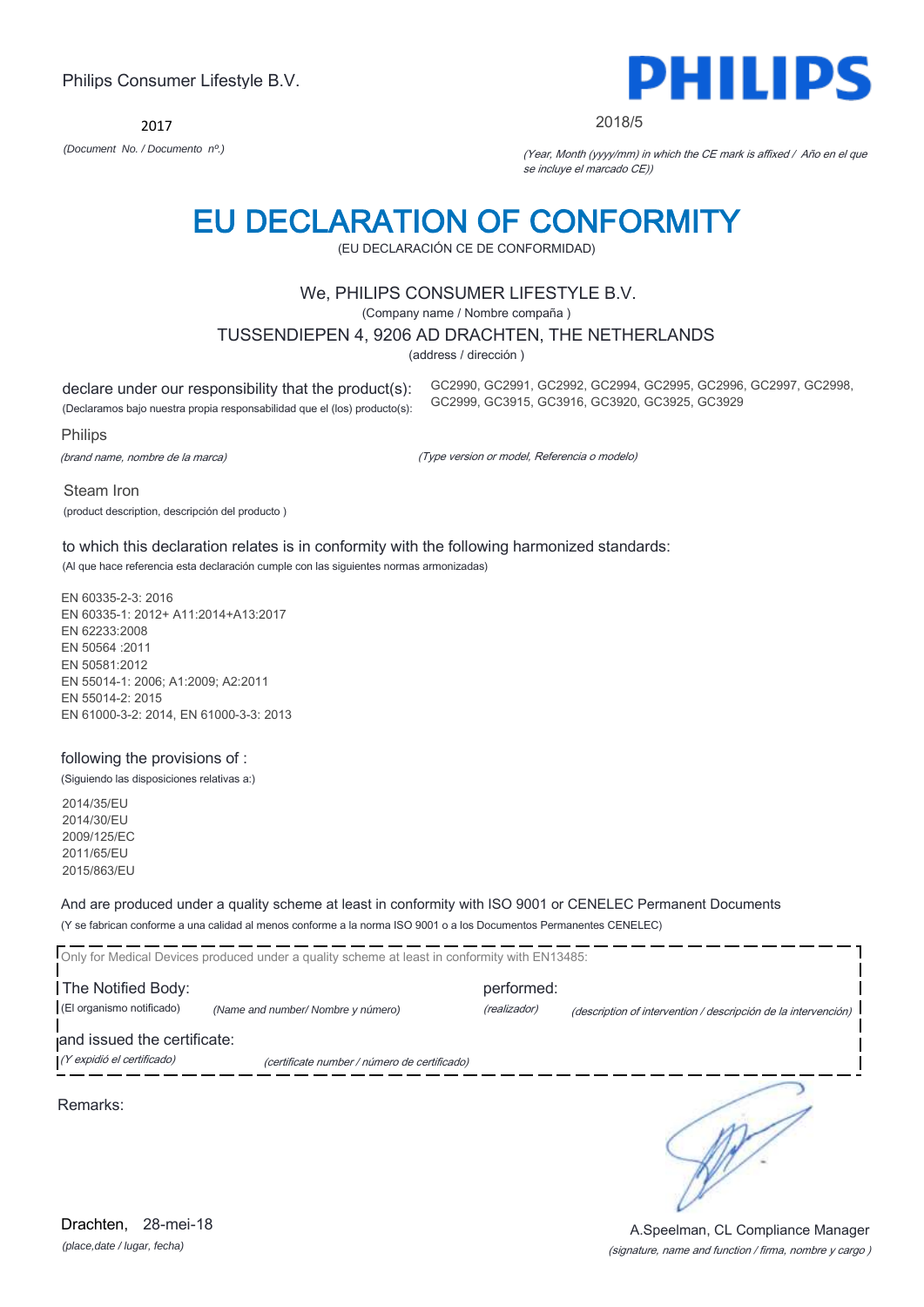2017



2018/5

*(Document No. / Raportti nr.)* (Year, Month (yyyy/mm) in which the CE mark is affixed / CE merkinnän myöntämisvuosi)

### EU DECLARATION OF CONFORMITY

(Vaatimustenmukaisuusvakuutus)

#### We, PHILIPS CONSUMER LIFESTYLE B.V.

(Company name / Nimi)

#### TUSSENDIEPEN 4, 9206 AD DRACHTEN, THE NETHERLANDS

(address / Osoite)

(Ilmoitus seuraavista vastuullamme olevista sähkötuotteista:)

declare under our responsibility that the product(s) GC2990, GC2991, GC2992, GC2994, GC2995, GC2996, GC2997, GC2998, GC2999, GC3915, GC3916, GC3920, GC3925, GC3929

Philips

(brand name, Brändinimi)

(Type version or model, Tyypi, versio tai malli)

Steam Iron (product description, Tuotekuvaus)

to which this declaration relates is in conformity with the following harmonized standards: (Tämä vakuutus on yhdenmukainen seuraavien harmonisointistandardien kanssa)

EN 60335-2-3: 2016 EN 60335-1: 2012+ A11:2014+A13:2017 EN 62233:2008 EN 50564 :2011 EN 50581:2012 EN 55014-1: 2006; A1:2009; A2:2011 EN 55014-2: 2015 EN 61000-3-2: 2014, EN 61000-3-3: 2013

#### following the provisions of :

(Seuraavien määräysten mukaisesti)

2014/35/EU 2014/30/EU 2009/125/EC 2011/65/EU 2015/863/EU

And are produced under a quality scheme at least in conformity with ISO 9001 or CENELEC Permanent Documents (Ja on tuotettu seuraavien laatujärjestelmien mukaisesti : ISO 9001 ja CENELEC asiakirjat)

|                                           | Only for Medical Devices produced under a quality scheme at least in conformity with EN13485: |                             |                                                     |
|-------------------------------------------|-----------------------------------------------------------------------------------------------|-----------------------------|-----------------------------------------------------|
| The Notified Body:<br>(Ilmoitettu laitos) | (Name and number/ Nimi ja numero)                                                             | performed:<br>(suoritetaan) | (description of intervention / toimenpiteen kuvaus) |
| and issued the certificate:               |                                                                                               |                             |                                                     |
| (Todistuksen antaja)                      | (certificate number / Sertifikaatin numero)                                                   |                             |                                                     |
| Remarks:                                  |                                                                                               |                             |                                                     |

*(place,date / paikka, päiväys)* Drachten, 28-mei-18

#### (signature, name and function / Allekirjoitus, nimi ja asema) A.Speelman, CL Compliance Manager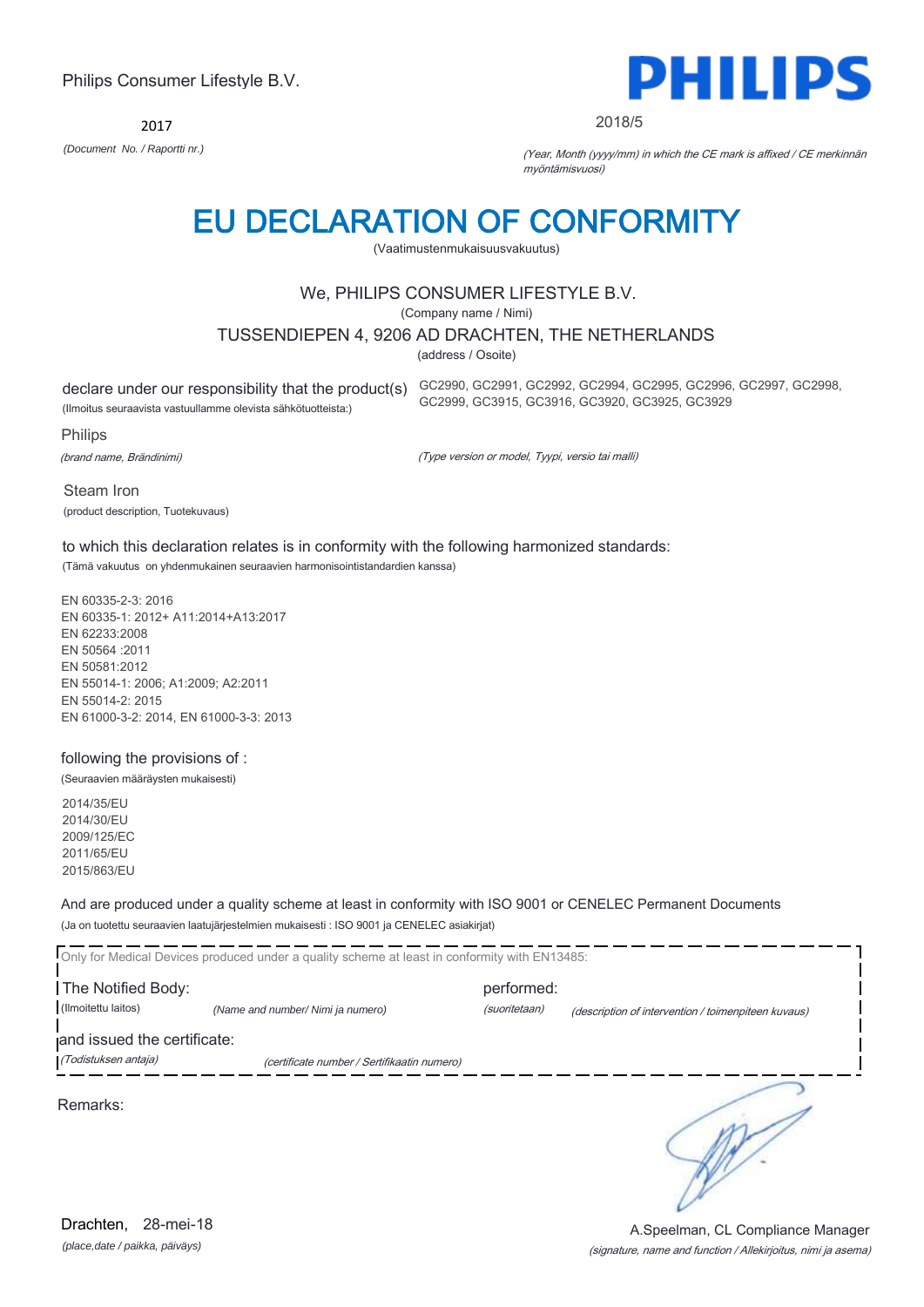(signature, name and function / aláírás, név és beosztás) A.Speelman, CL Compliance Manager

### Philips Consumer Lifestyle B.V.

2017

*(Document No. / Jelentés száma)* (Year, Month (yyyy/mm) in which the CE mark is affixed / A CE jelzés feltüntetésének éve)

GC2990, GC2991, GC2992, GC2994, GC2995, GC2996, GC2997, GC2998,

GC2999, GC3915, GC3916, GC3920, GC3925, GC3929

### EU DECLARATION OF CONFORMITY

(EC MEGFELELŐSÉGI NYILATKOZAT)

#### We, PHILIPS CONSUMER LIFESTYLE B.V.

(Company name / Név)

TUSSENDIEPEN 4, 9206 AD DRACHTEN, THE NETHERLANDS

(address / cím)

declare under our responsibility that the product(s)

(Felelőssége tudatában nyilatkozik, hogy az alábbi elektronikai termék(ek))

Philips

(brand name, márkanév)

Steam Iron

(Type version or model, Típusváltozat vagy modell)

(product description, termék megnevezése) to which this declaration relates is in conformity with the following harmonized standards:

(Az ezen nyilatkozatban foglaltak szerint megfelel(nek) a következő harmonizált szabványoknak)

EN 60335-2-3: 2016 EN 60335-1: 2012+ A11:2014+A13:2017 EN 62233:2008 EN 50564 :2011 EN 50581:2012 EN 55014-1: 2006; A1:2009; A2:2011 EN 55014-2: 2015 EN 61000-3-2: 2014, EN 61000-3-3: 2013

#### following the provisions of :

(Követve a következő ajánlásokat)

2014/35/EU 2014/30/EU 2009/125/EC 2011/65/EU 2015/863/EU

And are produced under a quality scheme at least in conformity with ISO 9001 or CENELEC Permanent Documents (legalább az ISO 9001-nek megfelelően vagy)

|                                | Only for Medical Devices produced under a quality scheme at least in conformity with EN13485: |              |                                                    |
|--------------------------------|-----------------------------------------------------------------------------------------------|--------------|----------------------------------------------------|
| The Notified Body:             |                                                                                               | performed:   |                                                    |
| (Bejelentett testület)         | (Name and number/Név és szám)                                                                 | (teljesítve) | (description of intervention / intézkedés leírása) |
| and issued the certificate:    |                                                                                               |              |                                                    |
| (és a kibocsátott tanúsítvány) | (certificate number / tanúsítvány száma)                                                      |              |                                                    |
| Remarks:                       |                                                                                               |              |                                                    |

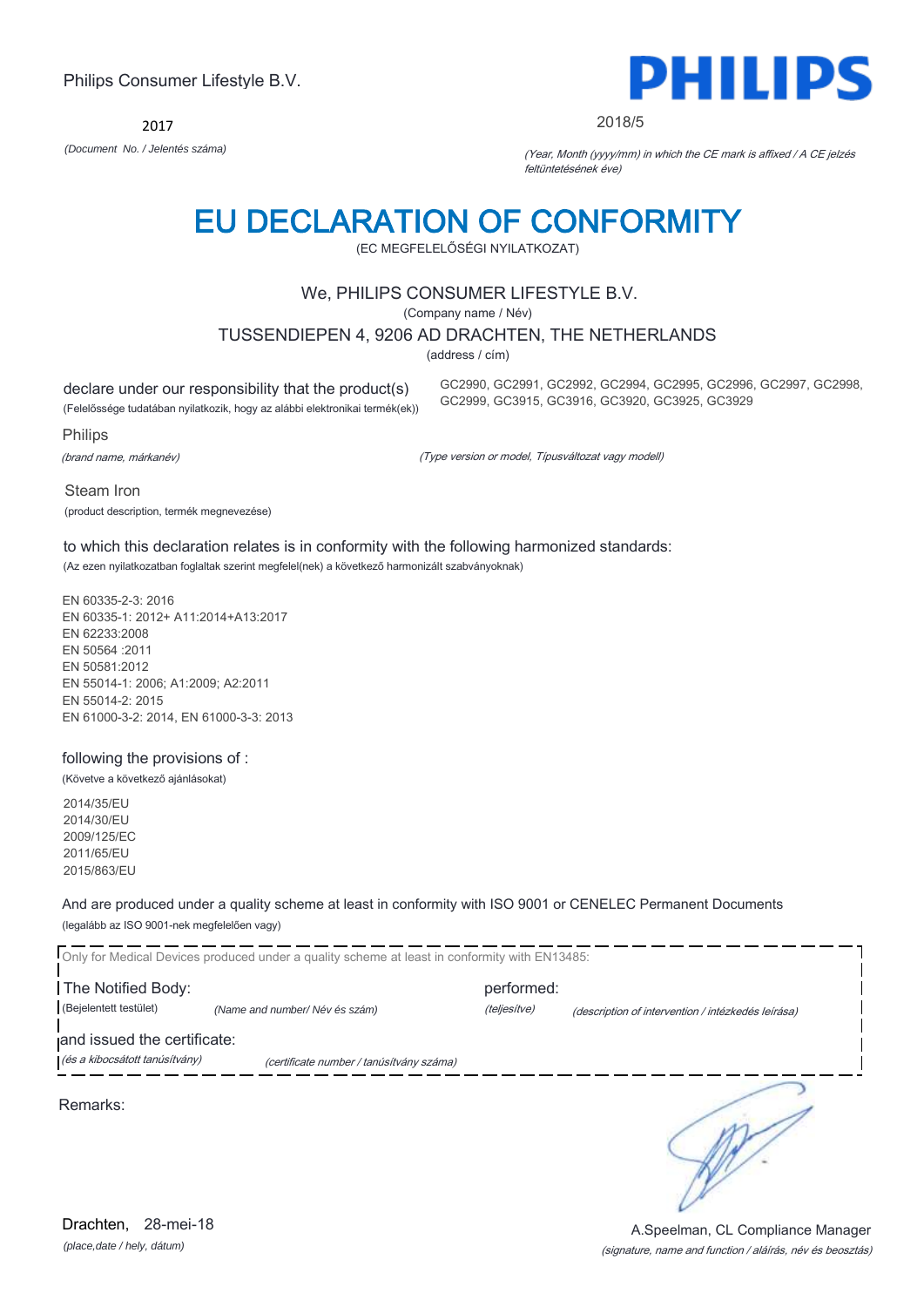2017



#### 2018/5

*(Document No. / Report Numero )* (Year, Month (yyyy/mm) in which the CE mark is affixed / Anno di apposizione della marcatura CE)

# EU DECLARATION OF CONFORMITY

(DICHIARAZIONE DI CONFORMITA' CE )

#### We, PHILIPS CONSUMER LIFESTYLE B.V.

(Company name / denominazione sociale)

#### TUSSENDIEPEN 4, 9206 AD DRACHTEN, THE NETHERLANDS

(address / sede)

declare under our responsibility that the product(s): GC2990, GC2991, GC2992, GC2994, GC2995, GC2996, GC2997, GC2998,

(dichiara sotto la propria responsabilità che il /i Prodotto /i elettrico/i)

Philips

(brand name, marchio)

(Type version or model, modello o versione )

GC2999, GC3915, GC3916, GC3920, GC3925, GC3929

Steam Iron (product description, descrizione del prodotto)

to which this declaration relates is in conformity with the following harmonized standards: (al quale la presente dichiarazione si riferisce è conforme alle seguenti norme tecniche armonizzate)

EN 60335-2-3: 2016 EN 60335-1: 2012+ A11:2014+A13:2017 EN 62233:2008 EN 50564 :2011 EN 50581:2012 EN 55014-1: 2006; A1:2009; A2:2011 EN 55014-2: 2015 EN 61000-3-2: 2014, EN 61000-3-3: 2013

#### following the provisions of :

(secondo le disposizioni della )

2014/35/EU 2014/30/EU 2009/125/EC 2011/65/EU 2015/863/EU

And are produced under a quality scheme at least in conformity with ISO 9001 or CENELEC Permanent Documents (e i processi produttivi seguono un sistema qualità conforme almeno alla norma ISO 9001 o ai documenti permanenti CENELEC)

|                                                           | Only for Medical Devices produced under a quality scheme at least in conformity with EN13485: |                             |                                                             |
|-----------------------------------------------------------|-----------------------------------------------------------------------------------------------|-----------------------------|-------------------------------------------------------------|
| The Notified Body:<br>(L'ente certificatore notificato)   | (Name and number/ denominazione e numero)                                                     | performed:<br>(ha eseguito) | (description of intervention / descrizione dell'intervento) |
| and issued the certificate:<br>(ed emesso il certificato) | (certificate number / numero del certificato)                                                 |                             |                                                             |
| Remarks:                                                  |                                                                                               |                             |                                                             |

*(place,date / luogo e data)* Drachten, 28-mei-18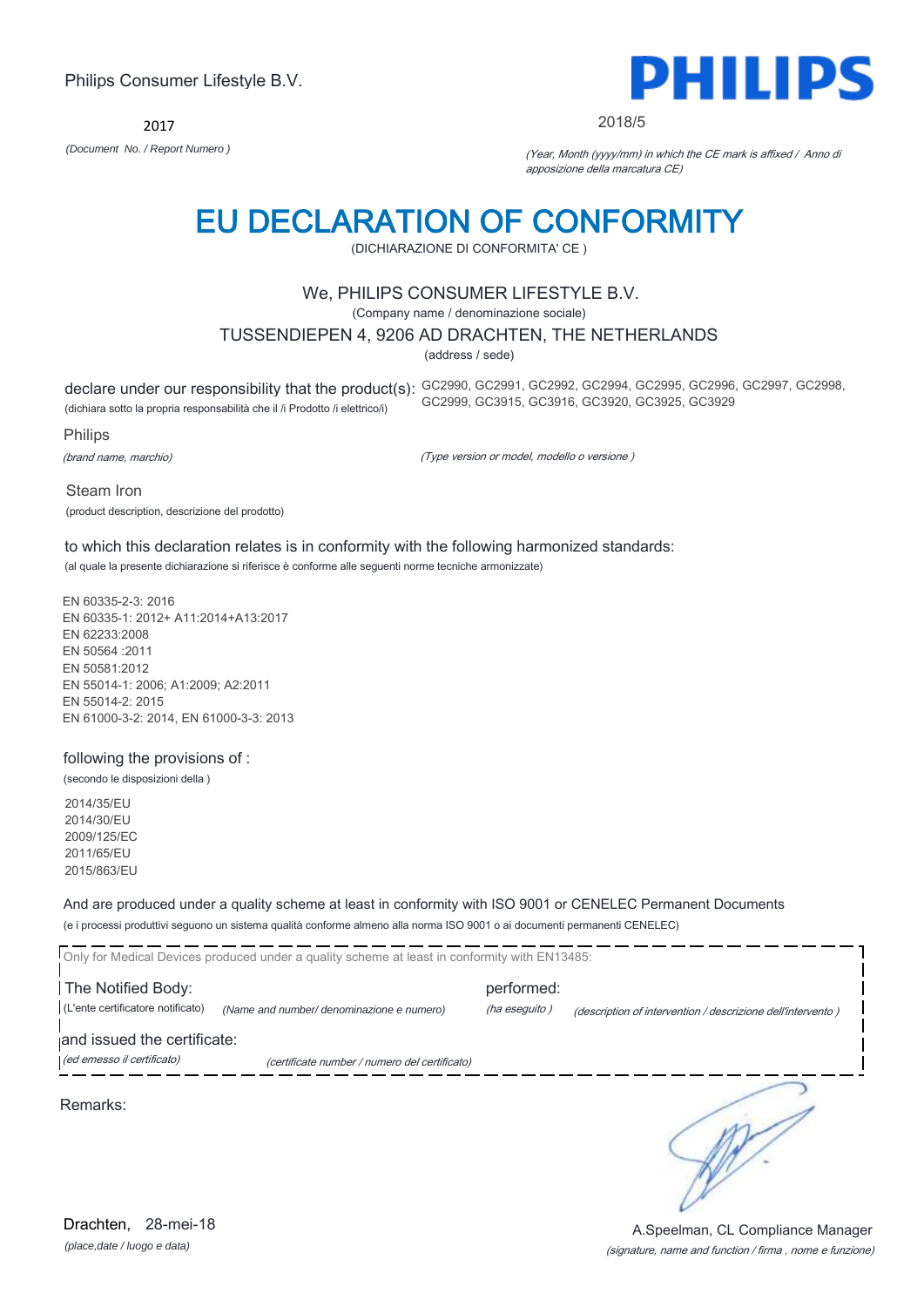2017



2018/5

*(Document No. / Pranešimo Nr.)* (Year, Month (yyyy/mm) in which the CE mark is affixed / Metai, kada CE patvirtino)

### EU DECLARATION OF CONFORMITY

(EC ATITIKTIES DEKLARACIJA)

#### We, PHILIPS CONSUMER LIFESTYLE B.V.

(Company name / Pavadinimas)

#### TUSSENDIEPEN 4, 9206 AD DRACHTEN, THE NETHERLANDS

(address / adresas)

declare under our responsibility that the product(s) GC2990, GC2991, GC2992, GC2994, GC2995, GC2996, GC2997, GC2998,

(Deklaruojame, kad elektronikos gaminys (-iai):)

Philips

(brand name, firmos ženklo pavadinimas )

(Type version or model, Tipas arba modelis)

GC2999, GC3915, GC3916, GC3920, GC3925, GC3929

Steam Iron (product description, gaminio aprašymas)

#### to which this declaration relates is in conformity with the following harmonized standards:

(Pagal šią deklaraciją atitinka toliau nurodytus standartus:)

EN 60335-2-3: 2016 EN 60335-1: 2012+ A11:2014+A13:2017 EN 62233:2008 EN 50564 :2011 EN 50581:2012 EN 55014-1: 2006; A1:2009; A2:2011 EN 55014-2: 2015 EN 61000-3-2: 2014, EN 61000-3-3: 2013

#### following the provisions of :

(Atitinka tokias nuostatas:)

2014/35/EU 2014/30/EU 2009/125/EC 2011/65/EU 2015/863/EU

And are produced under a quality scheme at least in conformity with ISO 9001 or CENELEC Permanent Documents (Pagaminta atitinkant visus kokybės reikalavimus pagal ISO 9001 ar CENELEC nuolatinius dokumentus)

|                             | Only for Medical Devices produced under a quality scheme at least in conformity with EN13485: |            |                                                         |
|-----------------------------|-----------------------------------------------------------------------------------------------|------------|---------------------------------------------------------|
| The Notified Body:          |                                                                                               | performed: |                                                         |
| (Informuota įstaiga)        | (Name and number/ Pavadinimas ir numeris)                                                     | (atlikta)  | (description of intervention / intervencijos aprašymas) |
| and issued the certificate: |                                                                                               |            |                                                         |
| (Sertifikatas išleistas)    | (certificate number / sertifikato numeris)                                                    |            |                                                         |
| Remarks:                    |                                                                                               |            |                                                         |

*(place,date / vieta, data)* Drachten, 28-mei-18

#### (signature, name and function / parašas, vardas, pavardė ir pareigos) A.Speelman, CL Compliance Manager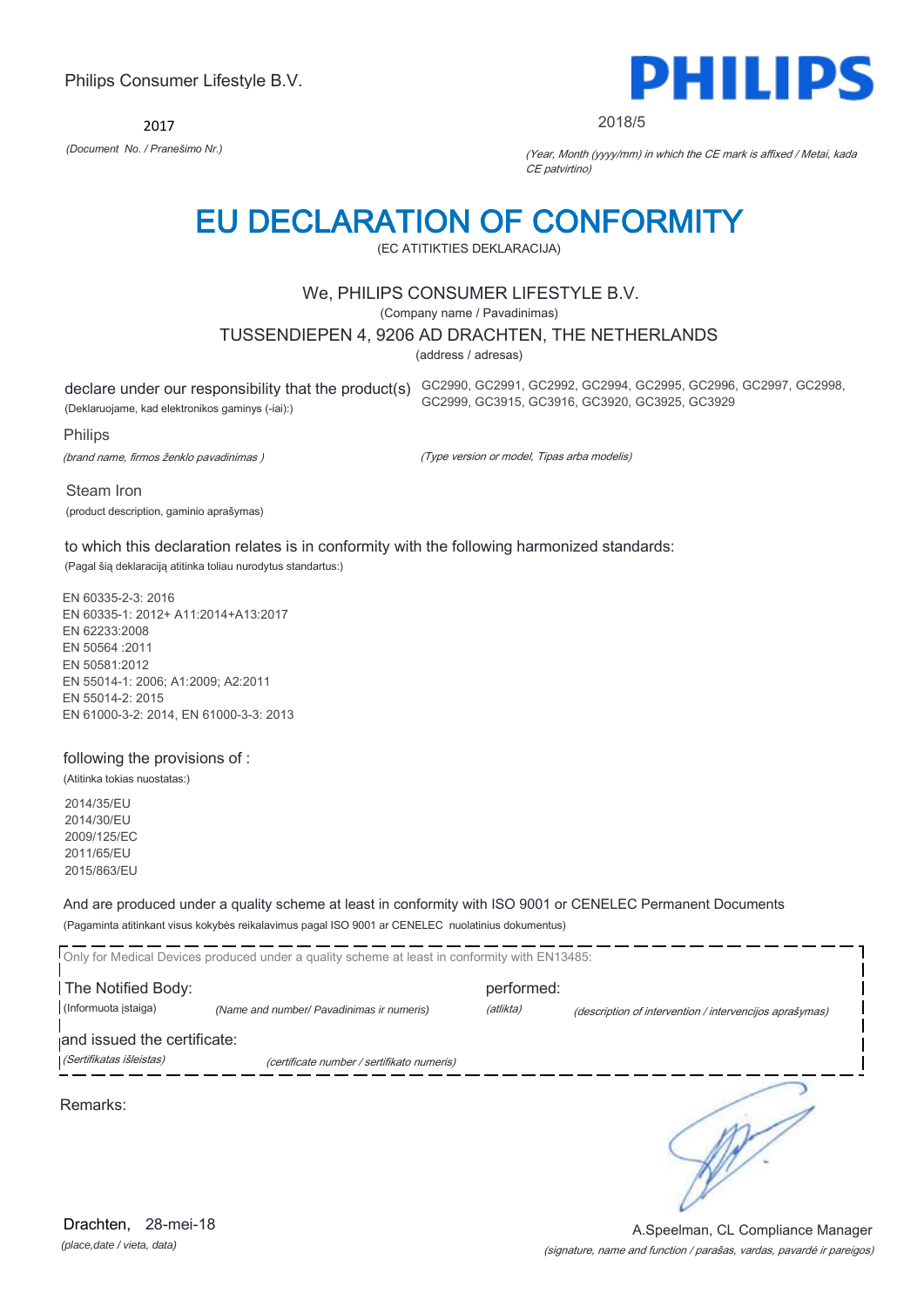2017



2018/5

*(Document No. / Ziņojums Nr)* (Year, Month (yyyy/mm) in which the CE mark is affixed / Gads kurā CE zīme ieviesta)

### EU DECLARATION OF CONFORMITY

(EC deklarācija atbilstība)

#### We, PHILIPS CONSUMER LIFESTYLE B.V.

(Company name / vārds)

TUSSENDIEPEN 4, 9206 AD DRACHTEN, THE NETHERLANDS

(address / adrese)

(deklarēt zem vai atbildība ka, elektronisks produkts)

declare under our responsibility that the product(s) GC2990, GC2991, GC2992, GC2994, GC2995, GC2996, GC2997, GC2998, GC2999, GC3915, GC3916, GC3920, GC3925, GC3929

Philips

(brand name, fabrikas marka vārds)

(Type version or model, Tips, versija vai modelis)

Steam Iron (product description, produkta apraksts)

to which this declaration relates is in conformity with the following harmonized standards: (Kam ši deklarācija atbilst ir apliecināt ar sekojošiem saskaņotiem standartiem)

EN 60335-2-3: 2016 EN 60335-1: 2012+ A11:2014+A13:2017 EN 62233:2008 EN 50564 :2011 EN 50581:2012 EN 55014-1: 2006; A1:2009; A2:2011 EN 55014-2: 2015 EN 61000-3-2: 2014, EN 61000-3-3: 2013

#### following the provisions of :

(Sekojot noteikumiem) 2014/35/EU 2014/30/EU 2009/125/EC

2011/65/EU 2015/863/EU

And are produced under a quality scheme at least in conformity with ISO 9001 or CENELEC Permanent Documents (Tiek ražots zem kvalitātes sistēma kas ir apstiprināta ar ISO 9001 vai CENELEC pastāvošiem dokumentiem )

|                             | Only for Medical Devices produced under a quality scheme at least in conformity with EN13485: |            |                                                        |
|-----------------------------|-----------------------------------------------------------------------------------------------|------------|--------------------------------------------------------|
| The Notified Body:          |                                                                                               | performed: |                                                        |
| (Reģistrēta galvenā daļa)   | (Name and number/ vārds un numurs)                                                            | (paveikts) | (description of intervention / intervencijas apraksts) |
| and issued the certificate: |                                                                                               |            |                                                        |
| (Un izveido sertifikātu)    | (certificate number / sertifikāta numurs)                                                     |            |                                                        |
| Remarks:                    |                                                                                               |            |                                                        |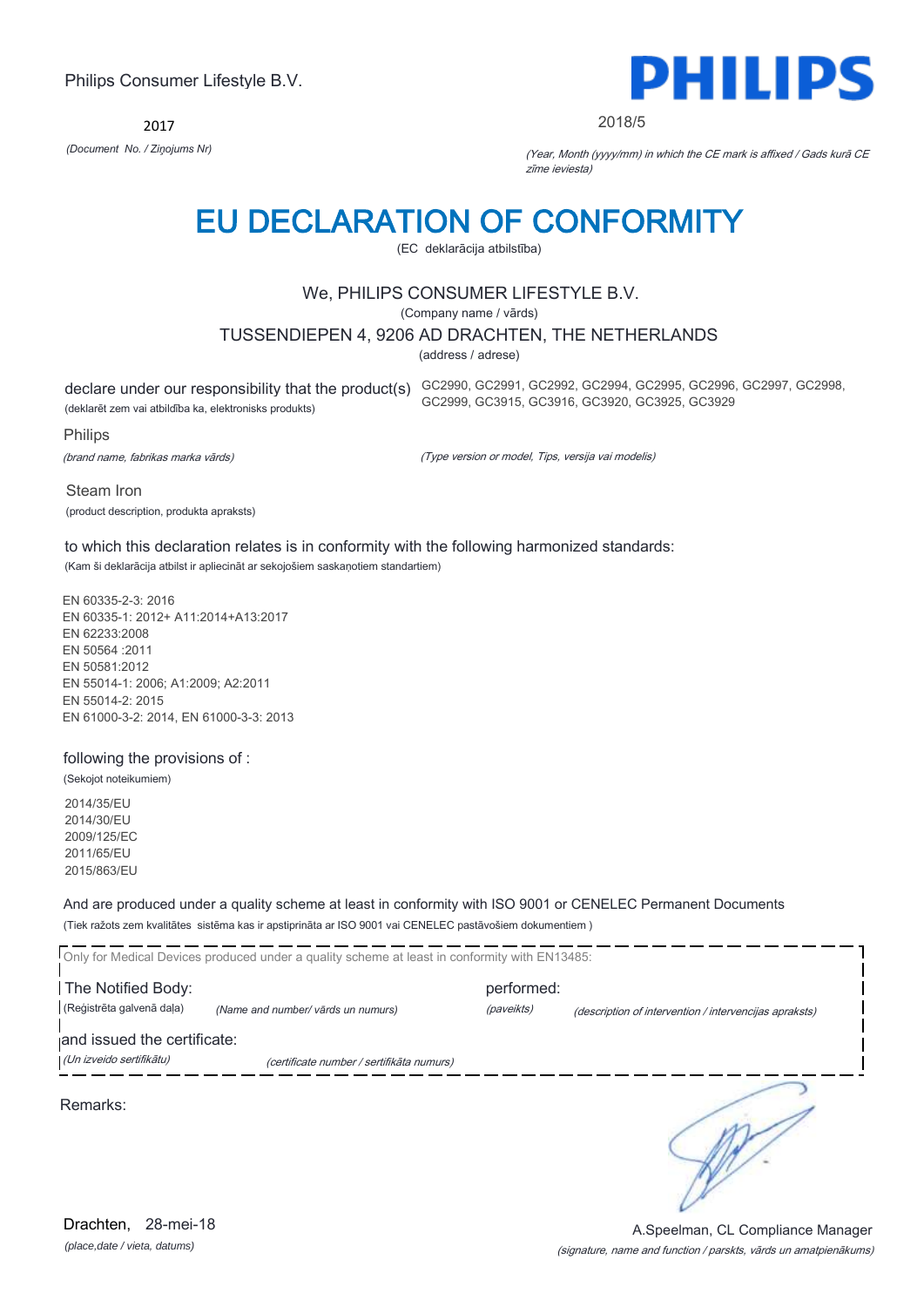2017



2018/5

GC2990, GC2991, GC2992, GC2994, GC2995, GC2996, GC2997, GC2998,

GC2999, GC3915, GC3916, GC3920, GC3925, GC3929

*(Document No. / Numer raportu)* (Year, Month (yyyy/mm) in which the CE mark is affixed / Rok, w którym oznakowanie CE zostało umieszczone na wyrobie)

# EU DECLARATION OF CONFORMITY

(DEKLARACJA ZGODNOŚCI UE)

#### We, PHILIPS CONSUMER LIFESTYLE B.V.

(Company name / Nazwa)

TUSSENDIEPEN 4, 9206 AD DRACHTEN, THE NETHERLANDS

(address / adres)

declare under our responsibility that the product(s)

(Deklarujemy na naszą odpowiedzialność, że urządzeni(e/a) elektryczne)

Philips

(brand name, marka)

(Type version or model, Typ lub model)

Steam Iron (product description, nazwa /opis produktu)

to which this declaration relates is in conformity with the following harmonized standards: (Do którego odnosi się niniejsza deklaracja jest zgodny z następującymi normami zharmonizowanymi)

EN 60335-2-3: 2016 EN 60335-1: 2012+ A11:2014+A13:2017 EN 62233:2008 EN 50564 :2011 EN 50581:2012 EN 55014-1: 2006; A1:2009; A2:2011 EN 55014-2: 2015 EN 61000-3-2: 2014, EN 61000-3-3: 2013

#### following the provisions of :

(Zgodnie z dyrektywami) 2014/35/EU 2014/30/EU 2009/125/EC 2011/65/EU 2015/863/EU

And are produced under a quality scheme at least in conformity with ISO 9001 or CENELEC Permanent Documents (oraz został wyprodukowany zgodnie ze standardami jakościowymi takimi jak ISO9001 lub CENELEC Permanent Documents)

|                                                      | Only for Medical Devices produced under a quality scheme at least in conformity with EN13485: |                          |                                                |  |
|------------------------------------------------------|-----------------------------------------------------------------------------------------------|--------------------------|------------------------------------------------|--|
| The Notified Body:<br>(Jednostka certyfikująca)      | (Name and number/ Nazwa i numer)                                                              | performed:<br>(wykonała) | (description of intervention / rodzaj badania) |  |
| and issued the certificate:<br>(i wydała certyfikat) | (certificate number / numer certyfikatu)                                                      |                          |                                                |  |
| Remarks:                                             |                                                                                               |                          |                                                |  |

(signature, name and function / podpis, imię i nazwisko oraz funkcja) A.Speelman, CL Compliance Manager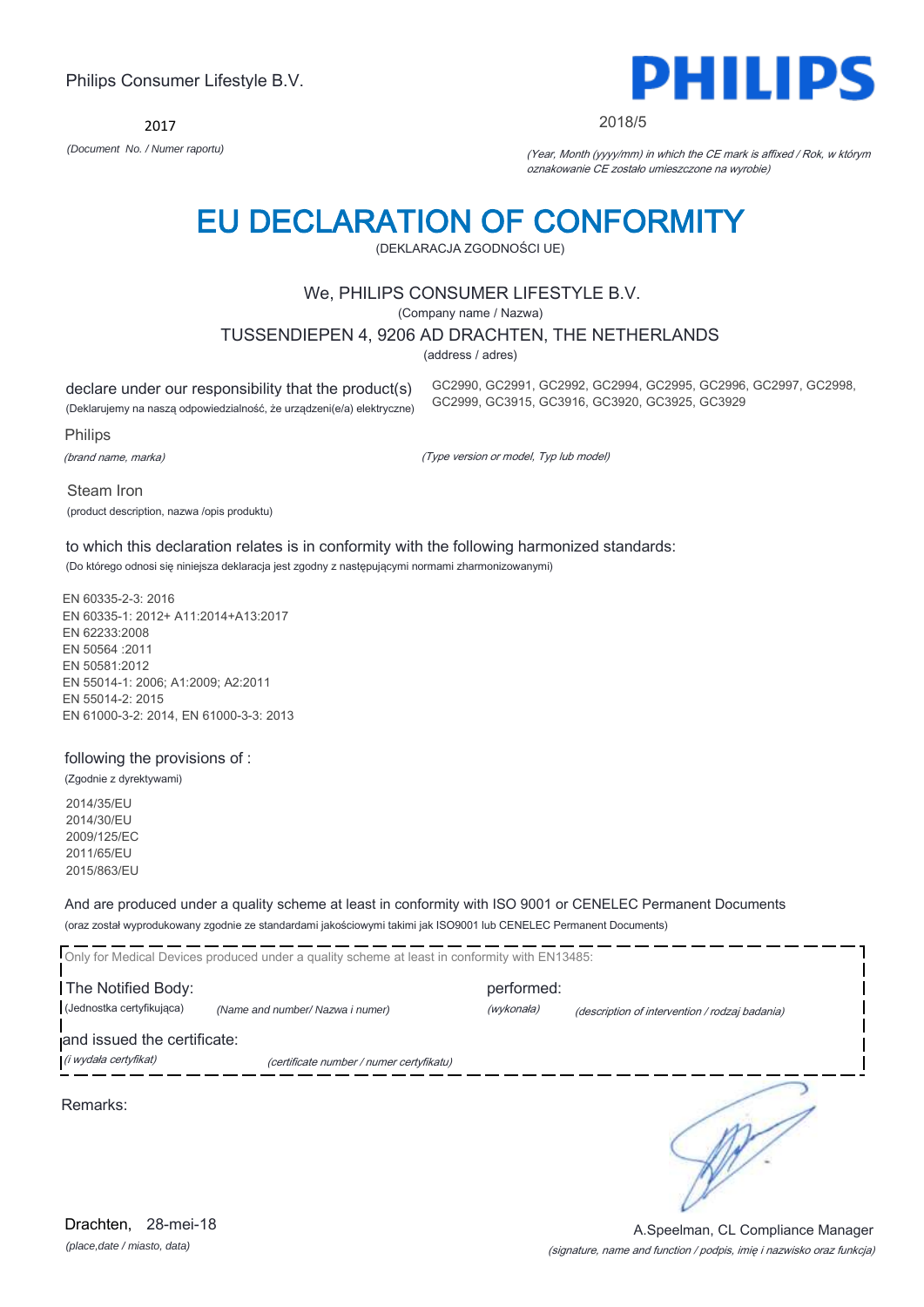2017



#### 2018/5

*(Document No. / Relatório No.)* (Year, Month (yyyy/mm) in which the CE mark is affixed / Ano em que a marca CE é afixada)

# EU DECLARATION OF CONFORMITY

(DECLARAÇÃODE CONFORMIDADE CE)

#### We, PHILIPS CONSUMER LIFESTYLE B.V.

(Company name / Nome)

#### TUSSENDIEPEN 4, 9206 AD DRACHTEN, THE NETHERLANDS

(address)

declare under our responsibility that the product(s) GC2990, GC2991, GC2992, GC2994, GC2995, GC2996, GC2997, GC2998,

(Declara sob a sua responsabilidade que o(s) producto(s) eléctricos )

Philips

(brand name, nome da marca)

(Type version or model, Indicar versão ou modelo)

GC2999, GC3915, GC3916, GC3920, GC3925, GC3929

Steam Iron (product description, Descrição do produto)

to which this declaration relates is in conformity with the following harmonized standards: (Aqueles a quem esta declaração se derige, está em conformidade com as seguintes normas harmonizadas)

EN 60335-2-3: 2016 EN 60335-1: 2012+ A11:2014+A13:2017 EN 62233:2008 EN 50564 :2011 EN 50581:2012 EN 55014-1: 2006; A1:2009; A2:2011 EN 55014-2: 2015 EN 61000-3-2: 2014, EN 61000-3-3: 2013

#### following the provisions of :

(Na sequência do disposto em:)

2014/35/EU 2014/30/EU 2009/125/EC 2011/65/EU 2015/863/EU

And are produced under a quality scheme at least in conformity with ISO 9001 or CENELEC Permanent Documents (E são produzidos sob um regime de qualidade, pelo menos, em conformidade com a norma ISO 9001 ou Documentos Permanentes CENELEC)

|                                                          | Only for Medical Devices produced under a quality scheme at least in conformity with EN13485: |                           |                                                          |
|----------------------------------------------------------|-----------------------------------------------------------------------------------------------|---------------------------|----------------------------------------------------------|
| The Notified Body:<br>(O organismo notificado)           | (Name and number/Nome e número)                                                               | performed:<br>(realizada) | (description of intervention / descrição da intervenção) |
| and issued the certificate:<br>(E emitido o certificado) | (certificate number / certificado número)                                                     |                           |                                                          |
|                                                          |                                                                                               |                           |                                                          |

Remarks:

*(place,date / local, data)* Drachten, 28-mei-18

#### (signature, name and function / assinatura, nome e função) A.Speelman, CL Compliance Manager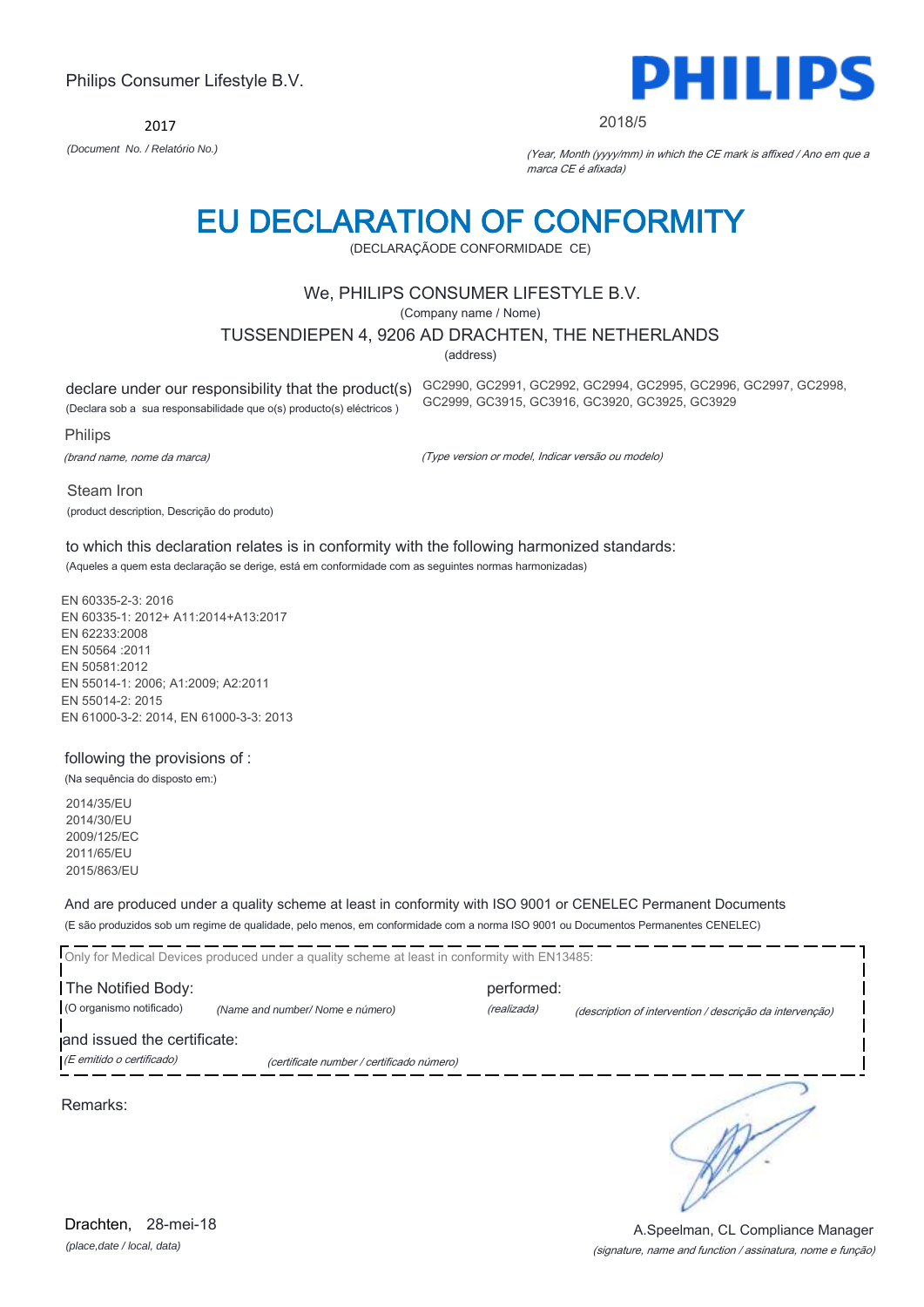2017



#### 2018/5

*(Document No. / Nr. raport)* (Year, Month (yyyy/mm) in which the CE mark is affixed / Anul în care este aplicat marcajul CE)

# EU DECLARATION OF CONFORMITY

(DECLARAŢIE DE CONFORMITATE CE)

#### We, PHILIPS CONSUMER LIFESTYLE B.V.

(Company name / Nume)

#### TUSSENDIEPEN 4, 9206 AD DRACHTEN, THE NETHERLANDS

(address / adresă)

declare under our responsibility that the product(s) GC2990, GC2991, GC2992, GC2994, GC2995, GC2996, GC2997, GC2998,

(Declarăm pe proprie răspundere că produsul (produsele) electric(e))

Philips

(brand name, marca)

(Type version or model, Tip sau model)

GC2999, GC3915, GC3916, GC3920, GC3925, GC3929

Steam Iron (product description, descriere produs)

to which this declaration relates is in conformity with the following harmonized standards: (La care se referă această declaraţie, este in conformitate cu următoarele standarde armonizate)

EN 60335-2-3: 2016 EN 60335-1: 2012+ A11:2014+A13:2017 EN 62233:2008 EN 50564 :2011 EN 50581:2012 EN 55014-1: 2006; A1:2009; A2:2011 EN 55014-2: 2015 EN 61000-3-2: 2014, EN 61000-3-3: 2013

#### following the provisions of :

(În conformitate cu dispoziţiile directivelor)

2014/35/EU 2014/30/EU 2009/125/EC 2011/65/EU 2015/863/EU

And are produced under a quality scheme at least in conformity with ISO 9001 or CENELEC Permanent Documents (Şi sunt fabricate după o schemă de calitate conformă cel puţin cu standardul ISO 9001 sau Documentele Permanente CENELEC)

|                                                         | Only for Medical Devices produced under a quality scheme at least in conformity with EN13485: |                            |                                                         |
|---------------------------------------------------------|-----------------------------------------------------------------------------------------------|----------------------------|---------------------------------------------------------|
| The Notified Body:<br>(Organismul notificat)            | (Name and number/Nume si număr)                                                               | performed:<br>(a efectuat) | (description of intervention / descrierea interventiei) |
| and issued the certificate:<br>(Și a emis certificatul) | (certificate number / Numărul certificatului)                                                 |                            |                                                         |
|                                                         |                                                                                               |                            |                                                         |

Remarks:

**RAY** 

*(place,date / locul, data)* Drachten, 28-mei-18

#### (signature, name and function / semnătura, nume şi funcţie) A.Speelman, CL Compliance Manager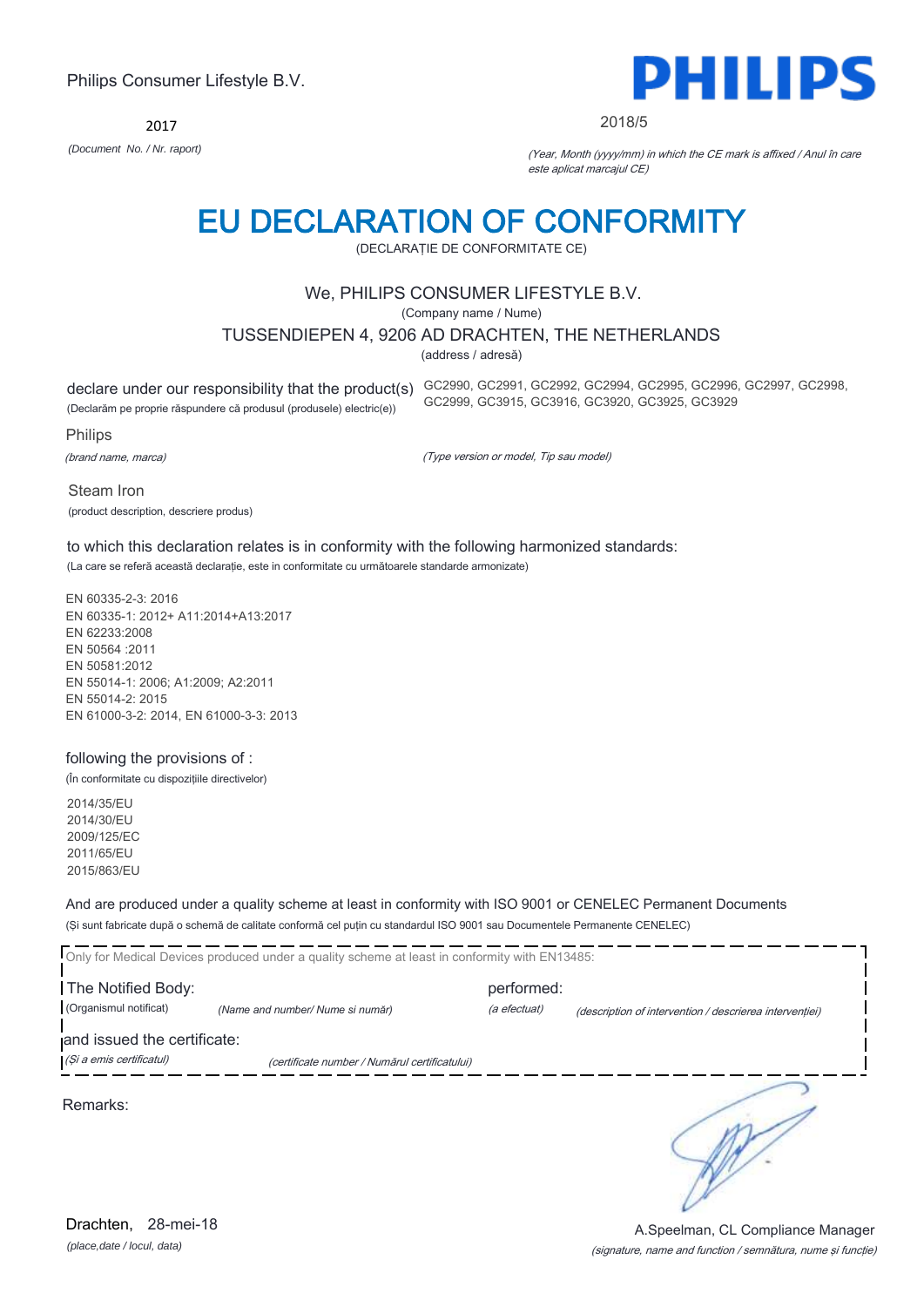2017



2018/5

*(Document No. / Номер протокола)* (Year, Month (yyyy/mm) in which the CE mark is affixed / Год начала маркировки знаком CE)

# EU DECLARATION OF CONFORMITY

(CE Декларация о соответствии)

#### We, PHILIPS CONSUMER LIFESTYLE B.V.

(Company name / Юридическое имя)

#### TUSSENDIEPEN 4, 9206 AD DRACHTEN, THE NETHERLANDS

(address / адрес)

declare under our responsibility that the product(s): (Декларируем под нашу ответственность, что электрическая продукция)

GC2990, GC2991, GC2992, GC2994, GC2995, GC2996, GC2997, GC2998, GC2999, GC3915, GC3916, GC3920, GC3925, GC3929

Philips

(brand name, торговая марка)

(Type version or model, тип, модель)

Steam Iron (product description, описание продукции)

to which this declaration relates is in conformity with the following harmonized standards: (указанная в данной декларации, соответствует требованиям следующих стандартов:)

EN 60335-2-3: 2016 EN 60335-1: 2012+ A11:2014+A13:2017 EN 62233:2008 EN 50564 :2011 EN 50581:2012 EN 55014-1: 2006; A1:2009; A2:2011 EN 55014-2: 2015 EN 61000-3-2: 2014, EN 61000-3-3: 2013

#### following the provisions of :

(В соответствие с положениями:)

2014/35/EU 2014/30/EU 2009/125/EC 2011/65/EU 2015/863/EU

And are produced under a quality scheme at least in conformity with ISO 9001 or CENELEC Permanent Documents (по крайней мере, в соответствии с ISO 9001 или)

Only for Medical Devices produced under a quality scheme at least in conformity with EN13485: The Notified Body: example and the performed: (Нотифицированный Орган) *(Name and number/ Название и номер)* (проверил(а)) (description of intervention / описание проверки) and issued the certificate: (и выпустил(а) сертификат) (certificate number / номер сертификата) ∍ Remarks: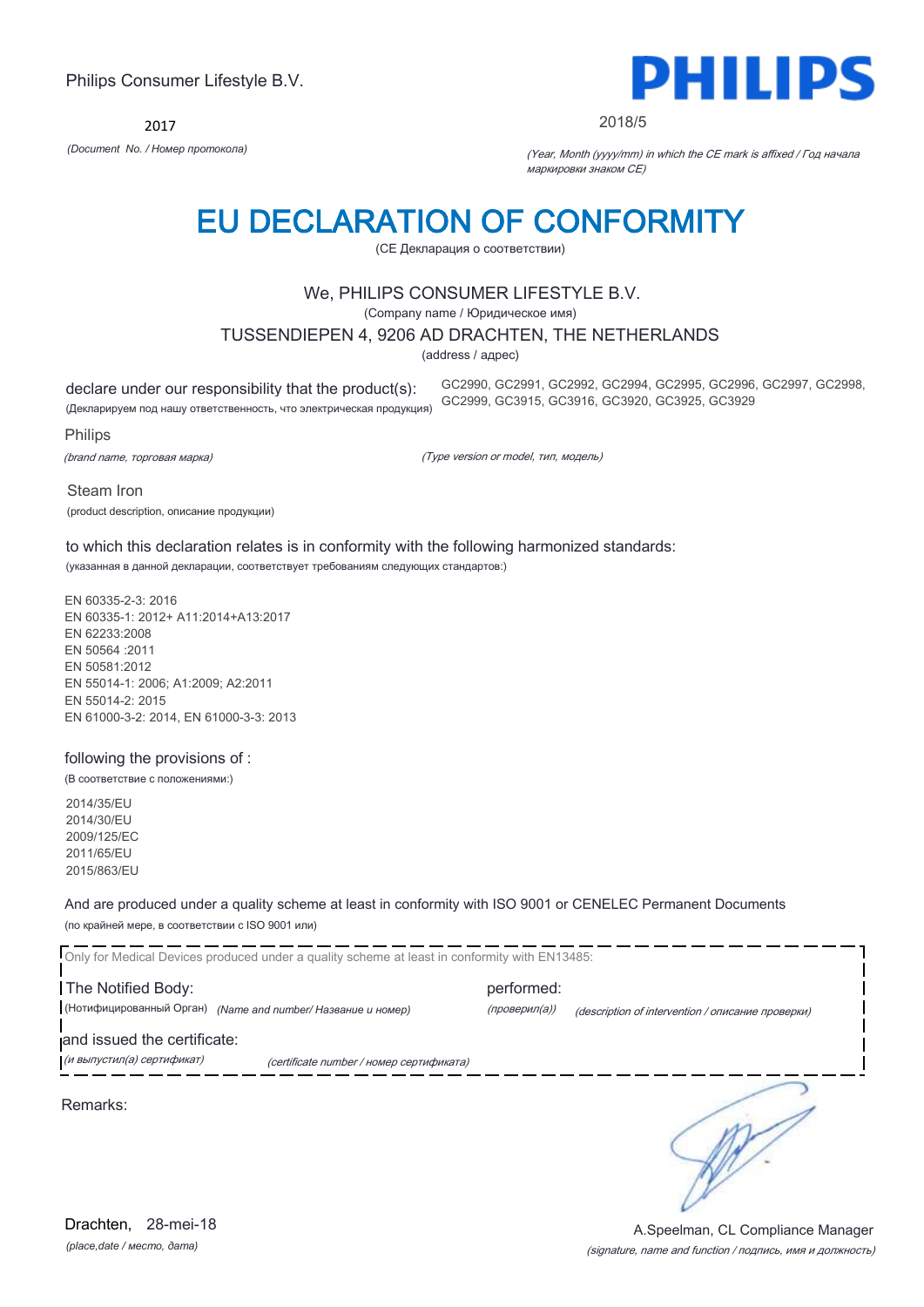2017



#### 2018/5

*(Document No. / Správa č.)* (Year, Month (yyyy/mm) in which the CE mark is affixed / Rok v ktorom je opatrený znakom CE)

### EU DECLARATION OF CONFORMITY

(Rok v ktorom je opatrený znakom CE)

#### We, PHILIPS CONSUMER LIFESTYLE B.V.

(Company name / Meno )

#### TUSSENDIEPEN 4, 9206 AD DRACHTEN, THE NETHERLANDS

(address / adresa)

declare under our responsibility that the product(s) GC2990, GC2991, GC2992, GC2994, GC2995, GC2996, GC2997, GC2998,

(Prehlasujeme na svoju zodpovednosť, že elektrický výrobok(y))

Philips

(brand name, názov značky)

(Type version or model, Typové označenie alebo model)

GC2999, GC3915, GC3916, GC3920, GC3925, GC3929

Steam Iron (product description, opis prístroja)

#### to which this declaration relates is in conformity with the following harmonized standards: (Na ktorý sa toto vyhlásenie vzťahuje, je v zhode s nasledujúcimi harmonizovanými normami)

EN 60335-2-3: 2016 EN 60335-1: 2012+ A11:2014+A13:2017 EN 62233:2008 EN 50564 :2011 EN 50581:2012 EN 55014-1: 2006; A1:2009; A2:2011 EN 55014-2: 2015 EN 61000-3-2: 2014, EN 61000-3-3: 2013

#### following the provisions of :

(V nadväznosti na ustanovenia)

2014/35/EU 2014/30/EU 2009/125/EC 2011/65/EU 2015/863/EU

And are produced under a quality scheme at least in conformity with ISO 9001 or CENELEC Permanent Documents (A sú vyrobené systémom kvality minimálne v súlade s normou ISO 9001 alebo CENELEC dokumentmi)

Only for Medical Devices produced under a quality scheme at least in conformity with EN13485: The Notified Body: example and the performed: (Notifikovaný orgán) *(Name and number/ Názov a číslo)* (vykonal) (description of intervention / opis zásahu) and issued the certificate: (A vydal osvedčenie) (certificate number / číslo osvedčenia) ∍ Remarks:

> (signature, name and function / podpis, meno a funkcia) A.Speelman, CL Compliance Manager

*(place,date / miesto, dátum)* Drachten, 28-mei-18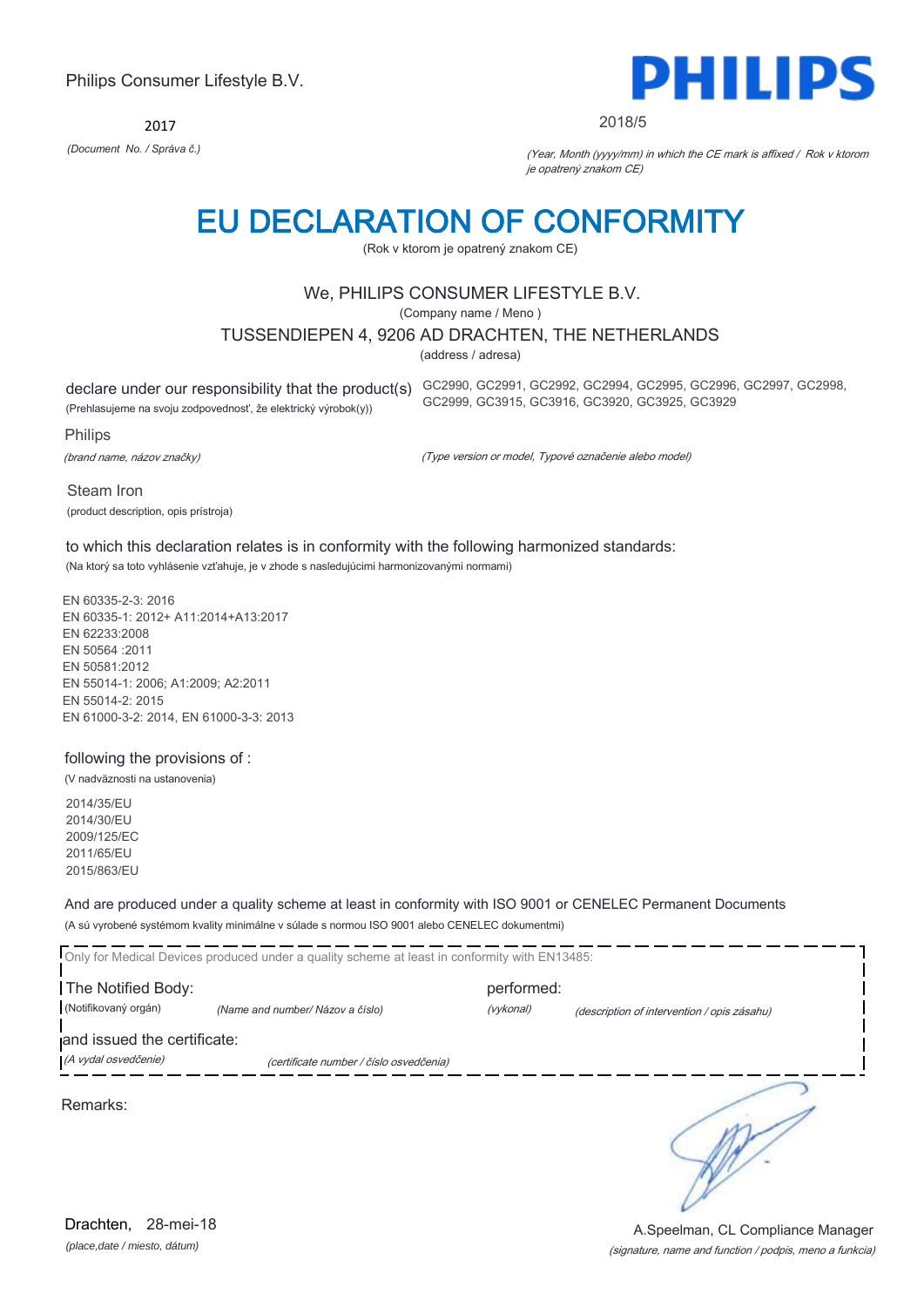2017



2018/5

*(Document No. / Številka poročila)* (Year, Month (yyyy/mm) in which the CE mark is affixed / Leto namstitve CE znaka)

# EU DECLARATION OF CONFORMITY

(Izjava o skladnosti)

#### We, PHILIPS CONSUMER LIFESTYLE B.V.

(Company name / Ime)

#### TUSSENDIEPEN 4, 9206 AD DRACHTEN, THE NETHERLANDS

(address / Naslov)

(S polno odgovornostjo izjavljamo)

declare under our responsibility that the product(s) GC2990, GC2991, GC2992, GC2994, GC2995, GC2996, GC2997, GC2998, GC2999, GC3915, GC3916, GC3920, GC3925, GC3929

Philips

(brand name, Ime znamke)

(Type version or model, Tip, verzija ali model)

Steam Iron (product description, Opis proizvoda)

to which this declaration relates is in conformity with the following harmonized standards: (Na katerega se nanaša ta izjava je skladen z naslednjimi harmoniziranimi standardi)

EN 60335-2-3: 2016 EN 60335-1: 2012+ A11:2014+A13:2017 EN 62233:2008 EN 50564 :2011 EN 50581:2012 EN 55014-1: 2006; A1:2009; A2:2011 EN 55014-2: 2015 EN 61000-3-2: 2014, EN 61000-3-3: 2013

#### following the provisions of :

(V skladu z naslednjimi odločbami)

2014/35/EU 2014/30/EU 2009/125/EC 2011/65/EU 2015/863/EU

And are produced under a quality scheme at least in conformity with ISO 9001 or CENELEC Permanent Documents (In so proizvedeni v skladu s shemo kakovosti najmanj v skladu z ISO 9001 ali CENELEC stalnimi dokumenti)

|                             | Only for Medical Devices produced under a quality scheme at least in conformity with EN13485: |            |                                             |
|-----------------------------|-----------------------------------------------------------------------------------------------|------------|---------------------------------------------|
| The Notified Body:          |                                                                                               | performed: |                                             |
| (Priglašeno organ)          | (Name and number/ Ime in številka)                                                            | (Izvršeno) | (description of intervention / Opis ukrepa) |
| and issued the certificate: |                                                                                               |            |                                             |
| (Izdaja certifikat)         | (certificate number / Številka certifikata)                                                   |            |                                             |
| $\sim$ $\sim$               |                                                                                               |            |                                             |

Remarks:

*(place,date / Kraj, datum)* Drachten, 28-mei-18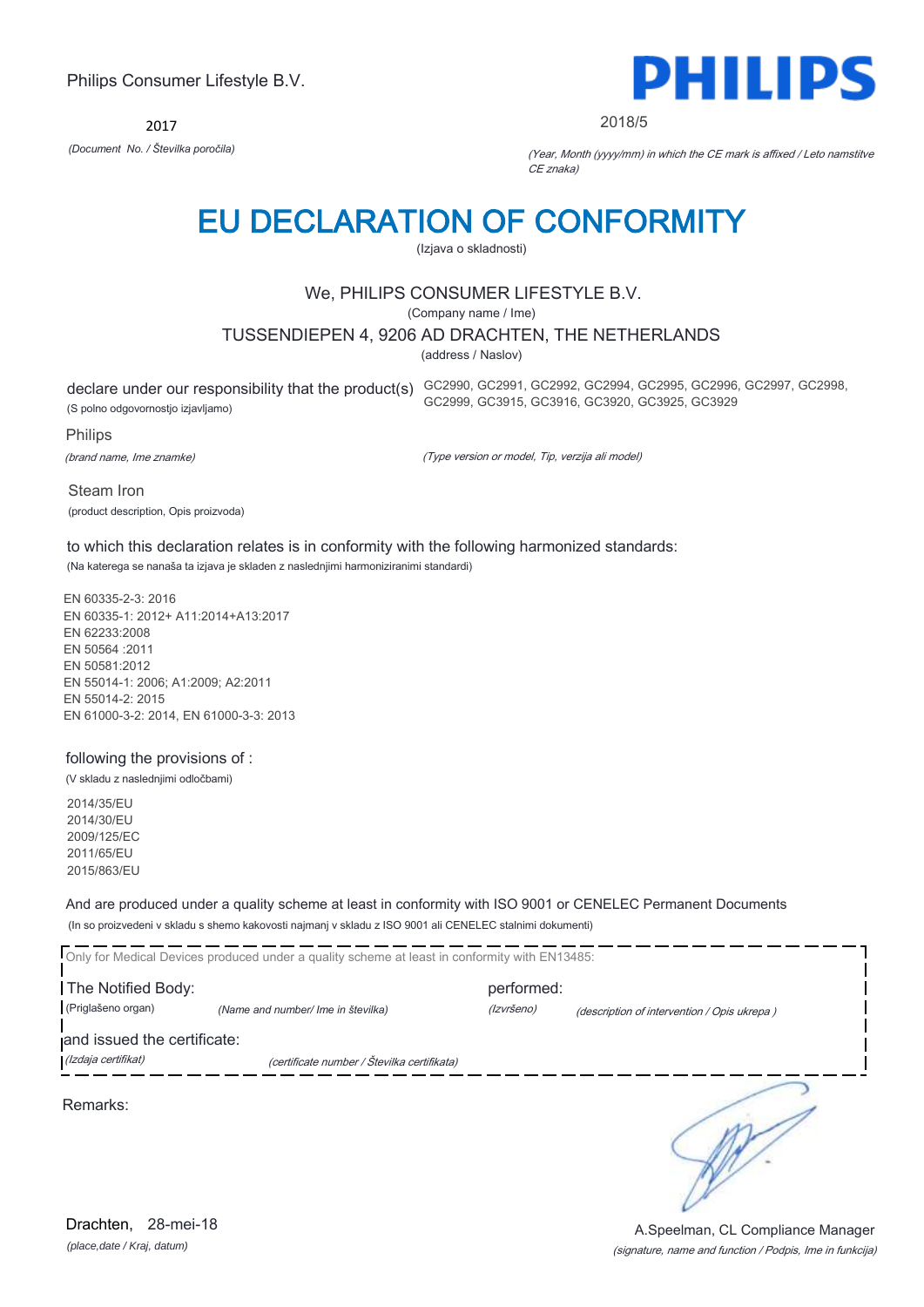2017



#### 2018/5

*(Document No. / Döküman Numarası)* (Year, Month (yyyy/mm) in which the CE mark is affixed / CE İbaresinin eklendiği yıl (yyyy/aa))

### EU DECLARATION OF CONFORMITY

(EU UYGUNLUK BEYANI)

#### PHILIPS CONSUMER LIFESTYLE B.V.

(Company name / İmalatçının ismi)

#### TUSSENDIEPEN 4, 9206 AD DRACHTEN, THE NETHERLANDS

(address / İmalatçının adresi )

This declaration of conformity is issued under the sole responsibility of the manufacturer (Bu uygunluk beyanı yalnızca imalatçının kendi sorumluluğu altında düzenlenir)

GC2990, GC2991, GC2992, GC2994, GC2995, GC2996, GC2997, GC2998, GC2999, GC3915, GC3916, GC3920, GC3925, GC3929

Philips

(brand name, İsim )

(Type version or model, Tip veya model)

Steam Iron (product description, Ürün Açıklamas )

to which this declaration relates is in conformity with the following harmonized standards: (aşağıda belirtilen ilgili standartların gerektirdiği uygunluğa sahip olduğunu beyan ederiz)

EN 60335-2-3: 2016 EN 60335-1: 2012+ A11:2014+A13:2017 EN 62233:2008 EN 50564 :2011 EN 50581:2012 EN 55014-1: 2006; A1:2009; A2:2011 EN 55014-2: 2015 EN 61000-3-2: 2014, EN 61000-3-3: 2013

#### following the provisions of :

(Yasal hükümler şu şekildedir:)

2014/35/EU 2014/30/EU 2009/125/EC 2011/65/EU 2015/863/EU

And are produced under a quality scheme at least in conformity with ISO 9001 or CENELEC Permanent Documents (En az ISO 9001 veya CENELEC Daimi Belgelerine uygun kalite şemasına binaen mevcut ürünlerdir)

Only for Medical Devices produced under a quality scheme at least in conformity with EN13485: The Notified Body: performed: (Yetkili Kurul) *(Name and number/ Isin ve numara)* (yerine getirmiştir) (description of intervention /müdahalenin tanımı ) and issued the certificate:

Remarks:

∋

*(place,date / Yer ve tarih )* Drachten, 28-mei-18

(sertifikayı düzenlemiştir) (certificate number / sertifika numarası)

(signature, name and function / İmza, isim ve görevi) A.Speelman, CL Compliance Manager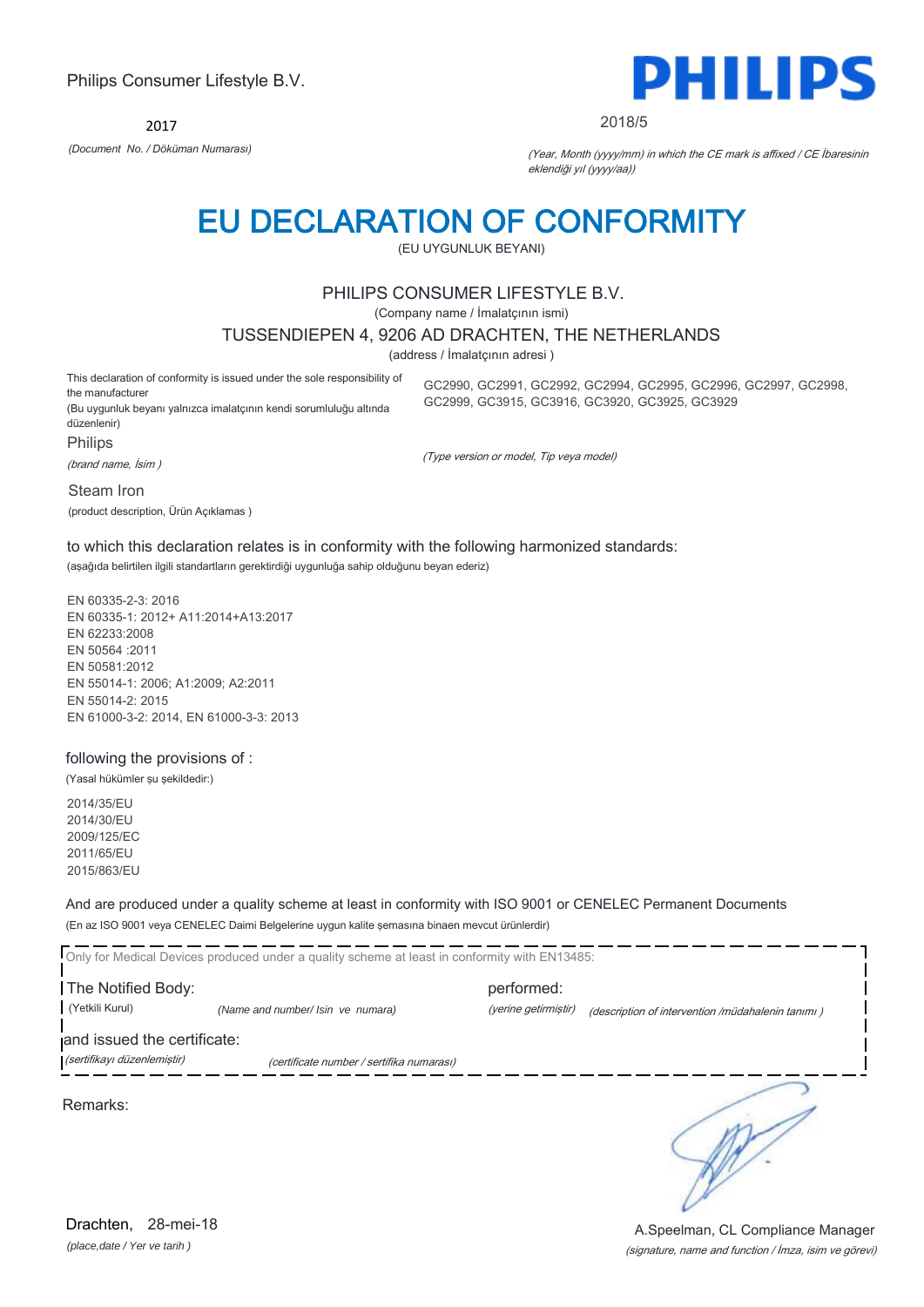2017



2018/5

*(Document No. / Broj izvještaja)* (Year, Month (yyyy/mm) in which the CE mark is affixed / Godina ishođenja CE oznake)

# EU DECLARATION OF CONFORMITY

(Izjava o sukladnosti)

#### We, PHILIPS CONSUMER LIFESTYLE B.V.

(Company name / Ime)

TUSSENDIEPEN 4, 9206 AD DRACHTEN, THE NETHERLANDS

(address / Adresa)

(Odgovorno izjavljujemo da je elektični uređaj(i))

declare under our responsibility that the product(s) GC2990, GC2991, GC2992, GC2994, GC2995, GC2996, GC2997, GC2998, GC2999, GC3915, GC3916, GC3920, GC3925, GC3929

Philips

(brand name, Naziv robne marke)

(Type version or model, Tipska oznaka ili model)

Steam Iron (product description, opis proizvoda)

to which this declaration relates is in conformity with the following harmonized standards: (Na koje se ova izjava odnosi zadovoljava sljedeće usklađene norme)

EN 60335-2-3: 2016 EN 60335-1: 2012+ A11:2014+A13:2017 EN 62233:2008 EN 50564 :2011 EN 50581:2012 EN 55014-1: 2006; A1:2009; A2:2011 EN 55014-2: 2015 EN 61000-3-2: 2014, EN 61000-3-3: 2013

#### following the provisions of :

(Slijedom odredbi:) 2014/35/EU 2014/30/EU

2009/125/EC 2011/65/EU 2015/863/EU

And are produced under a quality scheme at least in conformity with ISO 9001 or CENELEC Permanent Documents (najmanje u skladu sa normom ISO 9001 ili)

| The Notified Body:          | Only for Medical Devices produced under a quality scheme at least in conformity with EN13485: | performed: |                                                   |
|-----------------------------|-----------------------------------------------------------------------------------------------|------------|---------------------------------------------------|
| (Nadležno tijelo)           | (Name and number/ Ime i broj)                                                                 | (Izveden)  | (description of intervention / Opis intervencije) |
| and issued the certificate: |                                                                                               |            |                                                   |
| (l izdana je potvrda)       | (certificate number / Broj potvrde)                                                           |            |                                                   |
| Remarks:                    |                                                                                               |            |                                                   |

*(place,date / Mjesto ,datum)* Drachten, 28-mei-18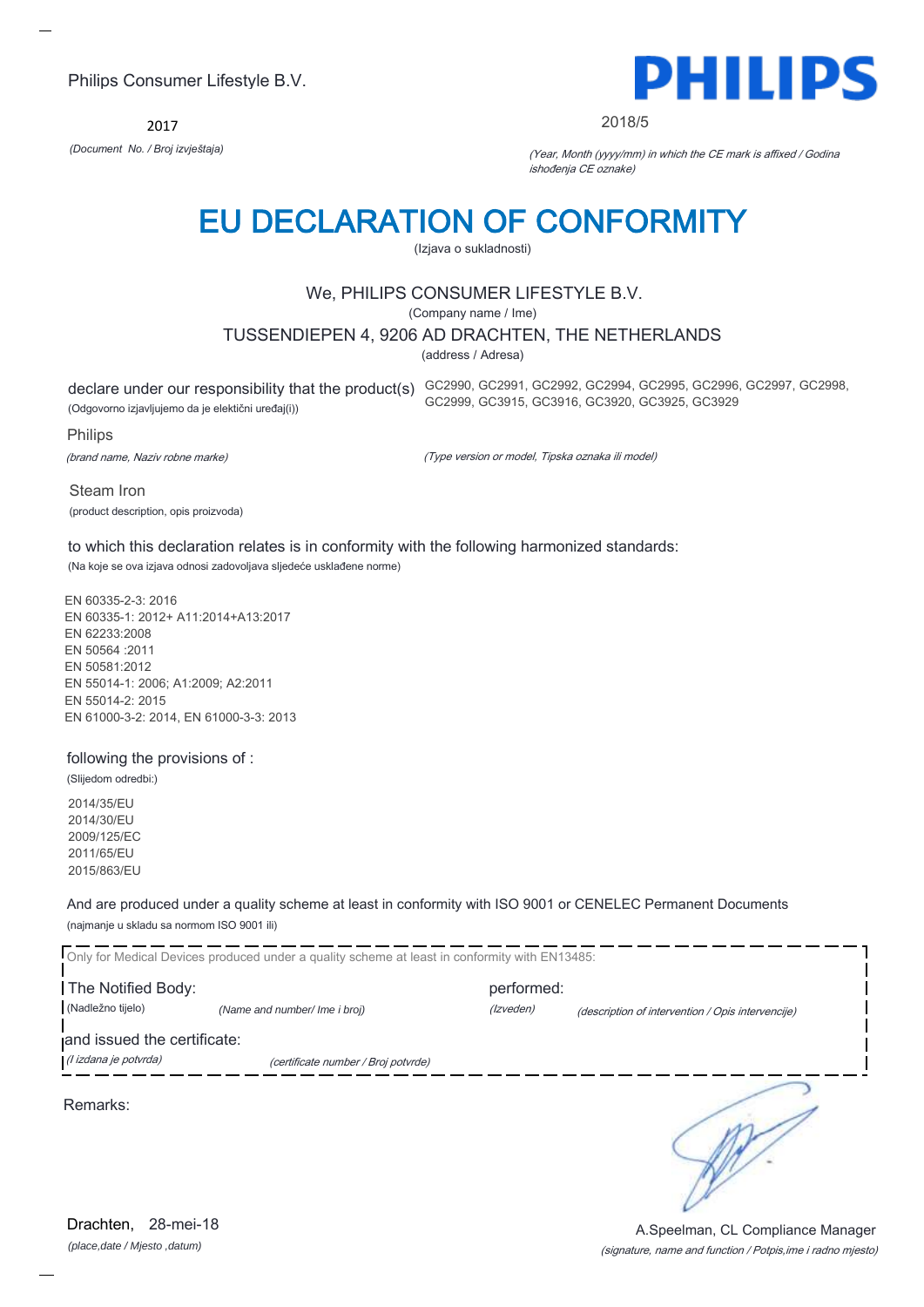2017



#### 2018/5

*(Document No. / Αρ. έκθεσης)* (Year, Month (yyyy/mm) in which the CE mark is affixed / Έτος επικόλλησης του σήματος συμμόρφωσης CE)

# EU DECLARATION OF CONFORMITY

(ΔΗΛΩΣΗ ΣΥΜΜΟΡΦΩΣΗΣ CE)

#### We, PHILIPS CONSUMER LIFESTYLE B.V.

(Company name / Επωνυμία)

#### TUSSENDIEPEN 4, 9206 AD DRACHTEN, THE NETHERLANDS

(address / Διεύθυνση)

(Δηλώνουμε υπεύθυνα ότι το ηλεκτρολογικό προϊόν/ προϊόντα)

declare under our responsibility that the product(s) GC2990, GC2991, GC2992, GC2994, GC2995, GC2996, GC2997, GC2998, GC2999, GC3915, GC3916, GC3920, GC3925, GC3929

Philips

(brand name, ονομασία μάρκας)

(Type version or model, Τύπος έκδοσης ή μοντέλο)

Steam Iron (product description, περιγραφή προϊόντος)

#### to which this declaration relates is in conformity with the following harmonized standards: (στο οποίο/ στα οποία αφορά η παρούσα δήλωση συμμορφούται/ συμμορφούνται με τα εξής εναρμονισμένα πρότυπα)

EN 60335-2-3: 2016 EN 60335-1: 2012+ A11:2014+A13:2017 EN 62233:2008 EN 50564 :2011 EN 50581:2012 EN 55014-1: 2006; A1:2009; A2:2011 EN 55014-2: 2015 EN 61000-3-2: 2014, EN 61000-3-3: 2013

#### following the provisions of :

(Σύμφωνα με τις διατάξεις των οδηγιών)

2014/35/EU 2014/30/EU 2009/125/EC 2011/65/EU 2015/863/EU

#### And are produced under a quality scheme at least in conformity with ISO 9001 or CENELEC Permanent Documents

(Και παράγεται/ παράγονται σύμφωνα με ένα ποιοτικό πρόγραμμα που συμμορφούται, κατ'ελάχιστον, με το πρότυπο ISO 9001 ή με τα Μόνιμα Έγγραφα Τεκμηρίωσης της CENELEC)

|                                | Only for Medical Devices produced under a quality scheme at least in conformity with EN13485: |             |                                                                                                                                                     |
|--------------------------------|-----------------------------------------------------------------------------------------------|-------------|-----------------------------------------------------------------------------------------------------------------------------------------------------|
| The Notified Body:             |                                                                                               | performed:  |                                                                                                                                                     |
| (Ο ειδοποιηθείς οργανισμός)    | (Name and number/ Ονομασία και αριθμός)                                                       | (διεξήγαγε) | (description of intervention / $\pi \epsilon \rho \nu \rho \alpha \varphi \eta$ $\pi \alpha \rho \epsilon \mu \beta \alpha \sigma \eta \varsigma$ ) |
| and issued the certificate:    |                                                                                               |             |                                                                                                                                                     |
| (Και εξέδωσε το πιστοποιητικό) | (certificate number / αριθμός πιστοποιητικού)                                                 |             |                                                                                                                                                     |
| Remarks:                       |                                                                                               |             |                                                                                                                                                     |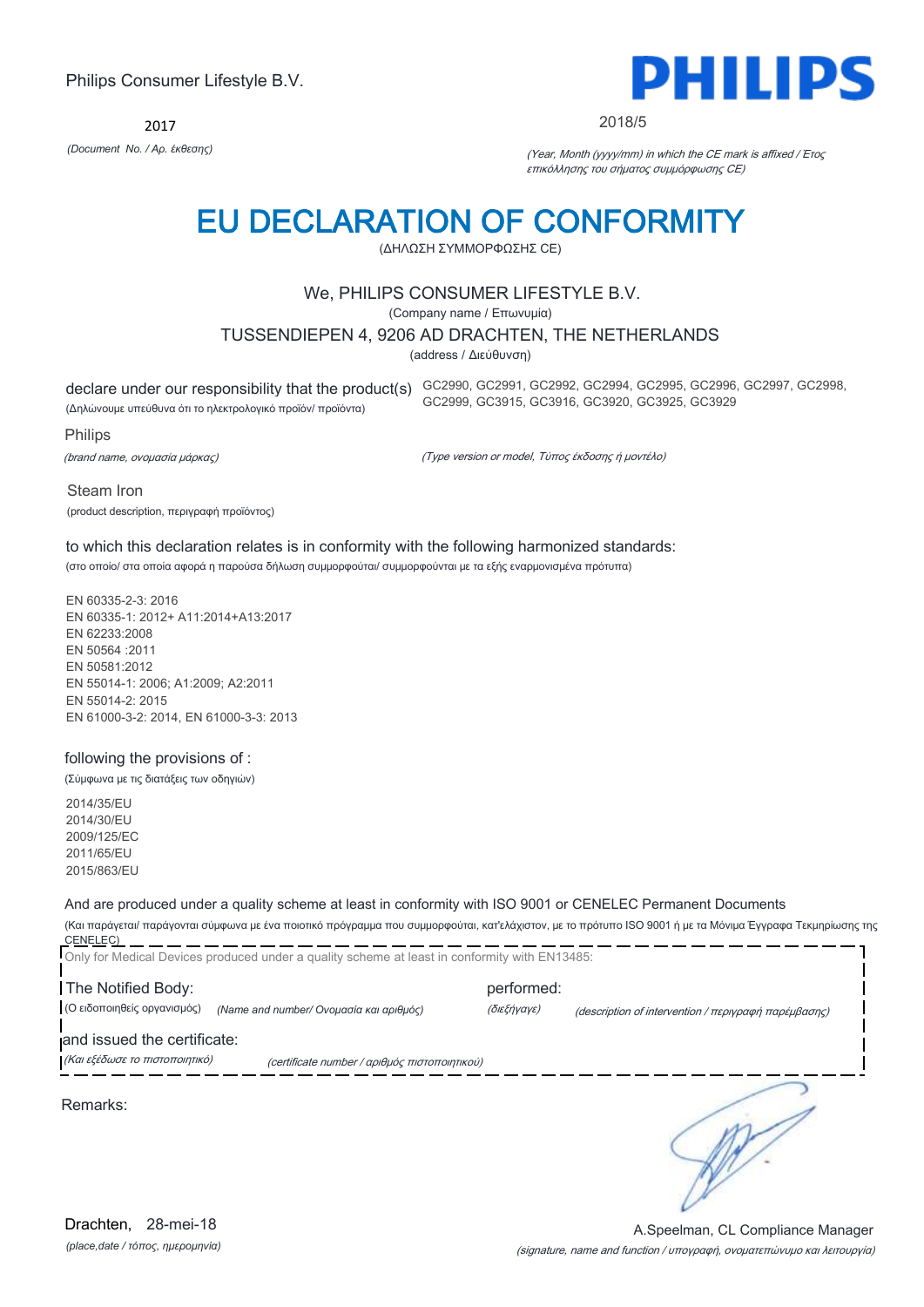2017



2018/5

*(Document No. / Документ №)* (Year, Month (yyyy/mm) in which the CE mark is affixed / Година на поставяне на CE маркировката)

# EU DECLARATION OF CONFORMITY

(CE Декларация за съответствие)

#### We, PHILIPS CONSUMER LIFESTYLE B.V.

(Company name / Име )

#### TUSSENDIEPEN 4, 9206 AD DRACHTEN, THE NETHERLANDS

(address / адрес)

declare under our responsibility that the product(s) GC2990, GC2991, GC2992, GC2994, GC2995, GC2996, GC2997, GC2998,

(Декларираме на наша отговорност, че електрическият(те) уред(и):

#### Philips

(Brand name, търговска марка)

(Type version or model, Серия или модел)

GC2999, GC3915, GC3916, GC3920, GC3925, GC3929

Steam Iron

(product description, описание на продукта(ите))

#### to which this declaration relates is in conformity with the following harmonized standards:

(Към който(които) се отнася тази декларация е(са) в съответствие със следните установени стандарти)

EN 60335-2-3: 2016 EN 60335-1: 2012+ A11:2014+A13:2017 EN 62233:2008 EN 50564 :2011 EN 50581:2012 EN 55014-1: 2006; A1:2009; A2:2011 EN 55014-2: 2015 EN 61000-3-2: 2014, EN 61000-3-3: 2013

#### following the provisions of :

(В съответствие с директиви:)

2014/35/EU 2014/30/EU 2009/125/EC 2011/65/EU 2015/863/EU

And are produced under a quality scheme at least in conformity with ISO 9001 or CENELEC Permanent Documents (и са произведени под система за качествен контрол най-малко в съответствие с ISO 9001 или)

|                                                  | Only for Medical Devices produced under a quality scheme at least in conformity with EN13485: |                         |                                                        |
|--------------------------------------------------|-----------------------------------------------------------------------------------------------|-------------------------|--------------------------------------------------------|
| The Notified Body:<br>(Известяващата институция) | (Name and number/ Име и номер)                                                                | performed:<br>(извърши) | (description of intervention / описание на проверката) |
| and issued the certificate:                      |                                                                                               |                         |                                                        |
| (И издаде сертификат)                            | (certificate number / номер на сертификата)                                                   |                         |                                                        |
| Remarks:                                         |                                                                                               |                         |                                                        |

*(place,date / място, дата)* Drachten, 28-mei-18